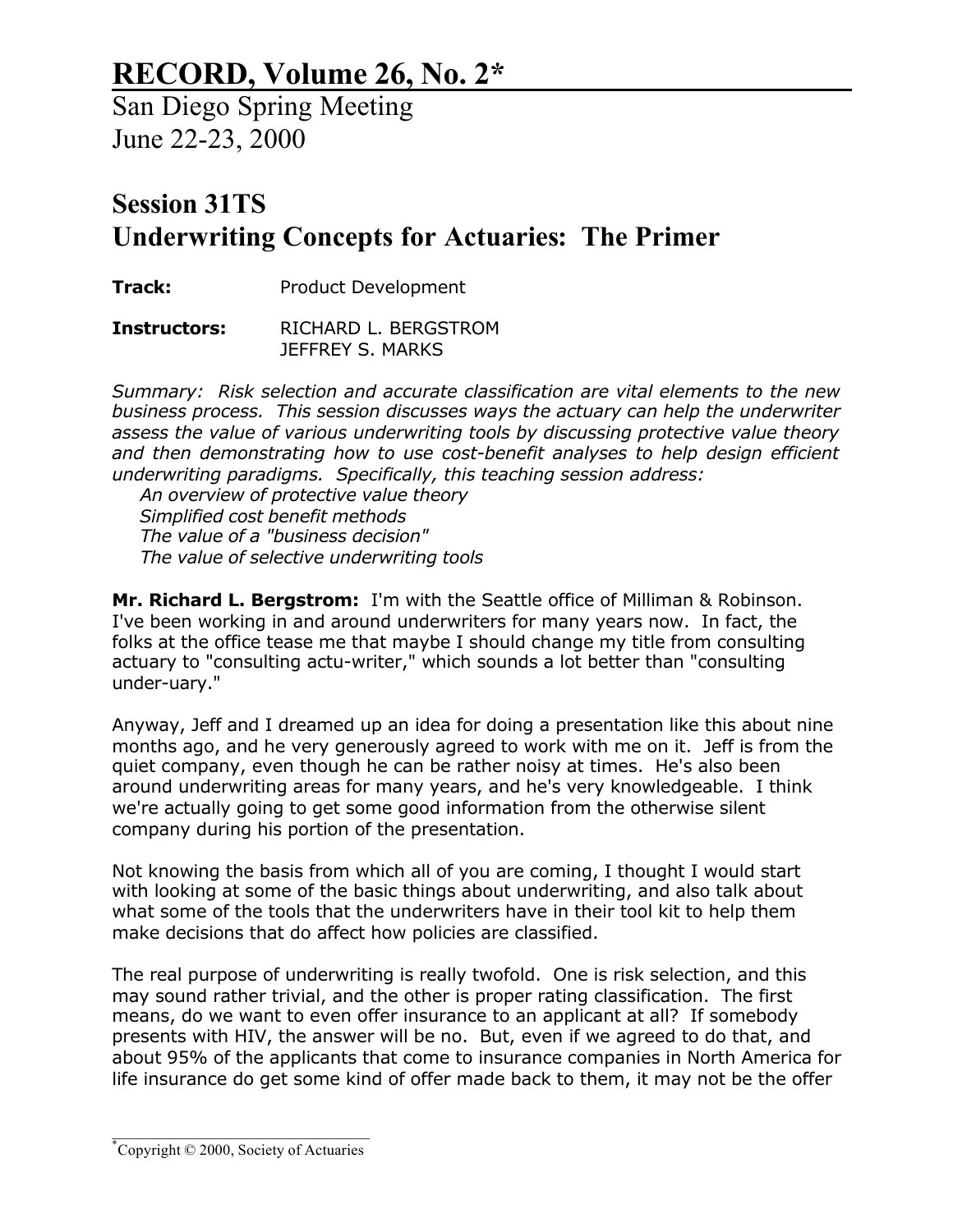that they want; because of the underwriting process, there may be reasons to modify the offer.

Second, let's assume we do want to insure this person. Now, which class does he or she go into? Back in the 1950s, there was essentially one class: standard. We didn't even have sex-distinct tables back in those days. It wasn't until the 1950s that we decided to give the females a break, by offering them rates that were the same as male rates three years younger. In the 1970s the age setback was increased to six years younger. We finally decided that we have enough statistics now to actually have sex- and gender-distinct tables, and so we have created, obviously, independent gender-distinct pricing scenarios.

Of course, we get into the 1970s and we get into smoker, non-smoker issues. We get into the 1980s, we have tobacco, non-tobacco issues. We get into the 1990s and we find ourselves in preferred-class issues. We have this litany now of classifications, and many companies are using these that don't even include the substandard issues! There's probably, a good round number of classifications that we can use right now. It really is important for the underwriter to try to put the right people into the right classification because that's how we priced it, and that's how we expect and want our mortality to perform.

What are some of the sources of information? The last one is kind of a catchall. Obviously, the applicant is a very good source of information about himself or herself. The agent, actually, is useful in providing information about the applicant. We have medical sources, I'll get into all of these in a little bit more detail later on. We have the MIB (medical information bureau). Then there are the third parties, different people who are either economically or professionally related to the applicant.

What types of factors do underwriters look at? Obviously, age and sex are the first two they are going to look at. But, clearly, they want to look at such things as build, height, and weight. They're trying to come up with an assessment of the individual's current physical condition. They look at medical histories. They need to know if the applicant's had problems in any area, have these problems been progressive, getting worse or better. They also consider a personal history, such things as driving record or family medical histories.

Ever wonder why the question is asked, like on a preferred-risk application, did you have any brothers, siblings, or parents who died of cancer under the age of 60? That's the family-history question. It's not meant to be genetically derived, but that is, in fact, what they're really looking at: is there a history here genetically? Many people will not get classified as a preferred risk if they cannot answer that question on a positive basis.

Underwriters also want to find out what kinds of work applicants do, what's the occupation. Do you have any hazardous avocations? Do you plan on any foreign travel or residence? Do you fly airplanes, and, in some cases, certain financial information is asked for as well.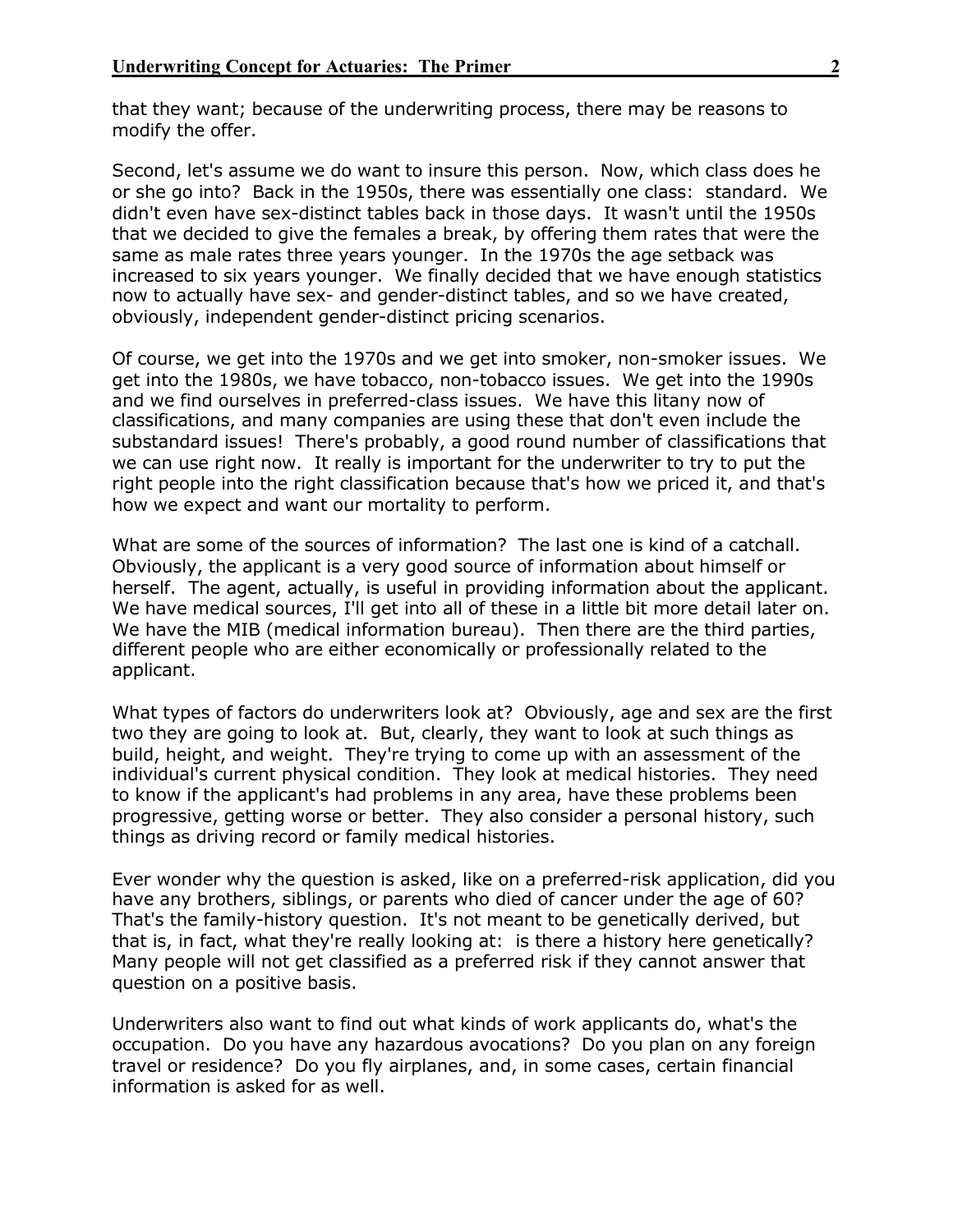There are eight underwriting tools. First is the application. The application is really made up of three parts. Part 1 is where essentially non-medical information is gathered such as, obviously, name, address, and occupation. Tobacco usage could also be on a Part 1 application.

Part 2 is more for the gathering of the medical information. Some companies do have medical questions on their Part 1. In some cases, they don't even use a Part 2, but for the companies that do have a Part 2, typically that part of the application is rather lengthy. It may contain the information or questions on 30-40 different types of diseases. It's really probing at that point.

The Part 1 also provides the underwriter with knowing what the policy is and how much insurance is applied for. It also is a place where the authorizations for getting information like from the MIB or from your physician can be placed. Of course, the applicant needs to sign that. They check to see if there any riders being added to the policy. You can see that much of it is truly non-medical.

The agent's report can actually be quite useful to companies. The agent may say, "I've known this person since childhood," or "He's my neighbor. He's a man of high integrity. He has a high standing in the community." the agent may include positive things which can give the underwriter a comfort level that he would not otherwise have. The agent could also say, "Well, he swears he's six-foot, and 165, but if he's an inch over 5'10" and a pound under 215 I'll kiss a pig." They can make comments like that. That may raise the eyebrows of an underwriter to order a paramedical. The agent's report is an important part of the whole application process. At this point, we've spent no money because the agent doesn't get their commission, of course, until the sale is made. there isn't an out-of-pocket cost yet.

Inspection reports: These are things that often tend to be non-medical in nature, depending upon the type of insurance applied for. For example, it could be a business type of insurance, key man, something like that. The company may want to do the inspection either themselves or, most usually, outsource to a vendor who is an expert at obtaining this type of information, like certain aspects of this person's non-medical world, like financial reports. They could get a credit report on him. They could go talk, for example, to his attorney. They could talk to his CPA, people like this. Again, they're building a different aspect of the profile.

The personal history interview is something that is becoming more popular these days. In some cases where companies will outsource underwriting or certain aspects of underwriting, they may also that same vendor to follow up with a personal history interview.

The personal history interview is intends to have a person, other than the agent, have direct contact with the applicant to review the questions on the application and make sure that the application is complete, but also to find out if there's anything else that wasn't disclosed on the application that should've been admitted. They'll go through the application questions to see if the person answers them correctly the second time around. If they don't, or if just in passing they mention, "Oh, well, I had this," oftentimes the software that these companies have is built to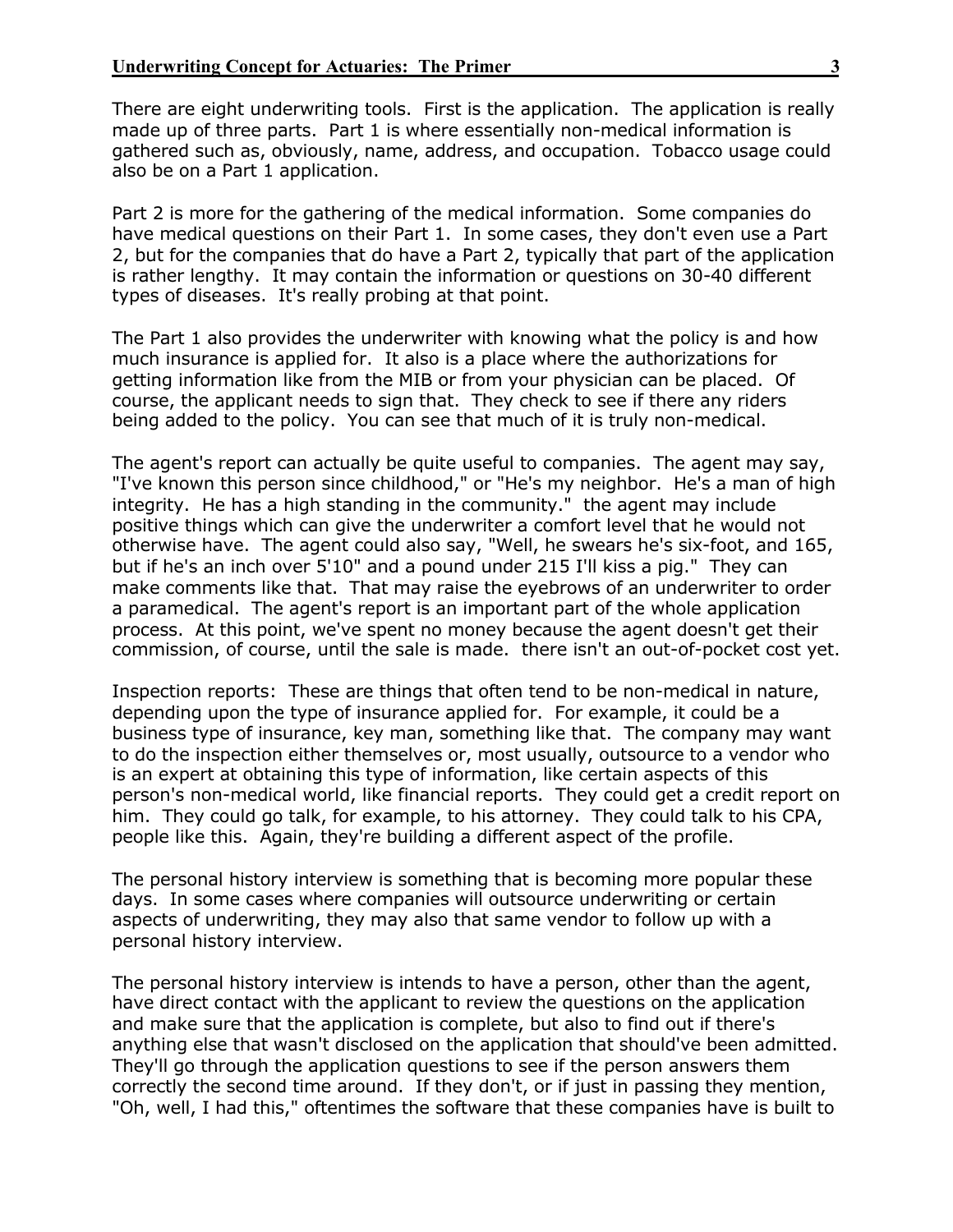go into a different screen specific to the comment that was made: "I have a problem with chest pain," or "I had a problem with my insulin." If that was not disclosed, they do have what they call drill-down panels where additional information then can be asked of the applicant. That's the personal history interview.

How many of you knew the MIB is almost 100 years old? The guys with MIB don't raise your hand. All right? Thank you very much. We'll get around to you later. The MIB is actually an organization that is owned by its members. There are 600 insurance company members, could be life, disability, or health insurance companies in North America and Canada that actually fund the MIB.

The main purpose of the MIB is actually as fraud deterrent. Their mission statement reads: "The object of the MIB is to operate a confidential exchange of information, which is significant to the health or longevity as an alert to detect or to deter fraud." The key word in there is "alert." Companies who provide information to MIB of medical significance, this information is captured, it is kept in the bowels of MIB some place. There's billions and billions, as Carl Sagan would say, of bits of information about any applicant who's applied for life insurance and had an MIB inquiry on them in the last seven years. The data can only be kept for seven years. I'm not sure why that is. I think it has something to do with paralleling the Fair-Credit Reporting Act.

But anyway, if a negative piece of information surfaces after an inquiry has been made, it needs to be treated as an alert. The underwriter cannot make any adverse underwriting decisions or actions on that information. They have to do some kind of follow up. It could be a phone call to the applicant. It could be an attending physician's statement (APS) is requested. It could be a paramedical is requested, but no adverse action can be based just upon the information received from the MIB.

Now, the MIB has quite a search algorithm, too. They've got a process where they type a name, address, age, sex, and so forth, to see if they can match something in their files. Sometimes names are submitted in different fashions at different times. John Q. Smith could be John Quentin Smith the next time or J. Quentin Smith. Applicants could have changed addresses. Females could have gotten married. There are things that can happen that even though a person is still there, they can't necessarily find what they think is the right person.

They will send back to you up to six suspects, if you will, and for you then to try to find out who those people might be. It may be a simple as going back and saying, "Have you applied for insurance before in the past seven years?" and see what they say.

The data also comes back in an encoded form. In other words, it doesn't come back and say, "This person has HIV." It comes back with a code. You cannot tell by looking at the codes what they are unless you knew them already by heart. Each underwriter or underwriting department is given an MIB codebook, and from that they can determine what these codes mean.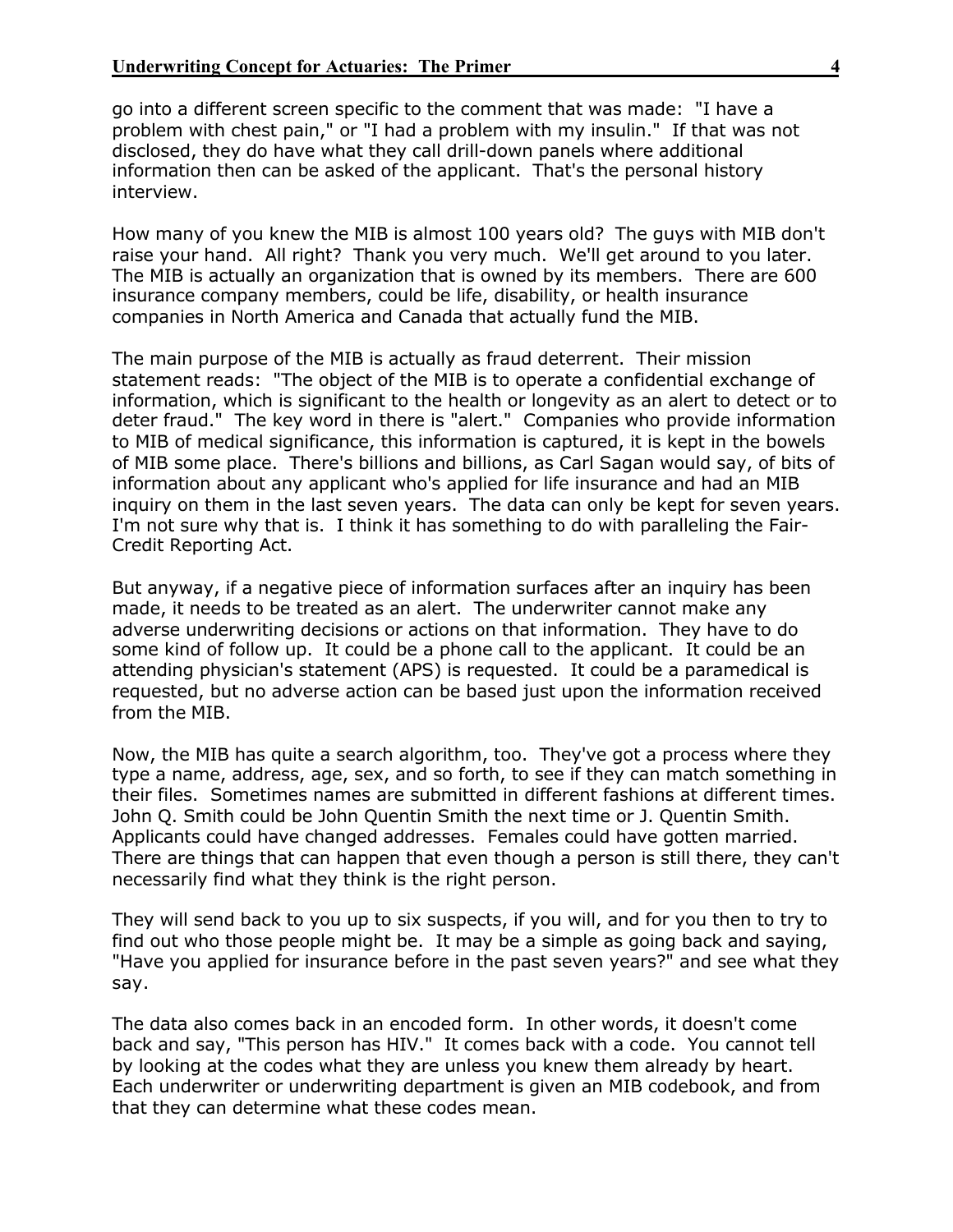The codes are not specific to such things as which company provided this information or was it term or whole life. MIB does not even know if the policy got issued, and they don't even know if it was accepted. There is just information that they have found from the feedback they got from the companies providing that information. That's another real important part of the MIB service, too; not only is it useful to the people using it, but you have to make it useful for others. If you uncover a piece of adverse information, you need to, through the coding system, send that back to the MIB so they can put it back in their data warehouse. That's how the service functions.

Currently there are about 300 codes of things that they can report on. The basic inquiry service for fraud detection has been around for many years. Since then they've also added some other tangential services, and I'll give you an example of two of those. One is the insurance activity index. This is how it works: sometimes people with known impairments will not want to take out \$150,000 of insurance in one policy, so they'll apply for six (6) \$25,000 policies, and \$25,000 may be below the testing or other underwriting limits. If there is a fair amount of activity on a potential applicant in a short period of time, this alert will tell you that there's been a number of inquires about this person. That's all it says, and you can decide if you want to do anything about it or not.

Plan F: this is kind of interesting. If you subscribe to this service, during the first two years after you've issued a policy on a person, if any other negative information turns up, say, on someone else's application down the road, the MIB will inform you of this. Now that doesn't mean you can do anything with it, or should do anything with it. It just means that something else came back that you weren't aware of. You can translate it, find out what it is, and you may want to choose at that point to take action. You may choose to do nothing, but at least you're aware of it.

Questionnaires are also tools. Now these aren't always asked of every applicant, but when things need more enlightenment, these forms are around. There are questionnaires on avocation. "Do you like to do any extreme sports?" "Well, I rock climb and hang-glide." Those types of answers will likely not get you a preferred classification, but at least you're telling the truth. Typically, people are not denied coverage for these types of things, but they could receive a relatively heavy rating in the form of a flat extra fee, for example, if they participate in extreme sports.

There are other avocations, too. Aviation's an obvious one. It's an old one. Do you fly airplanes? Well, I'm a commercial pilot for United Airlines. That probably is not going to matter. If you're a crop duster, whoa, you know, but even private flying. Some companies will actually take private pilots standard or with no rating if they meet certain conditions of flying X hours a year, what type of plane do you fly, and is it experimental. The aviation questionnaire can be quite enlightening.

The questionnaires can also request if the person has a foreign residence or travels, same thing. If you're going over to London for six months to work on a job there probably isn't a problem with that. If you're a news reporter for CNN going over to Cambodia during the Vietnam era, there probably is a problem with that. What the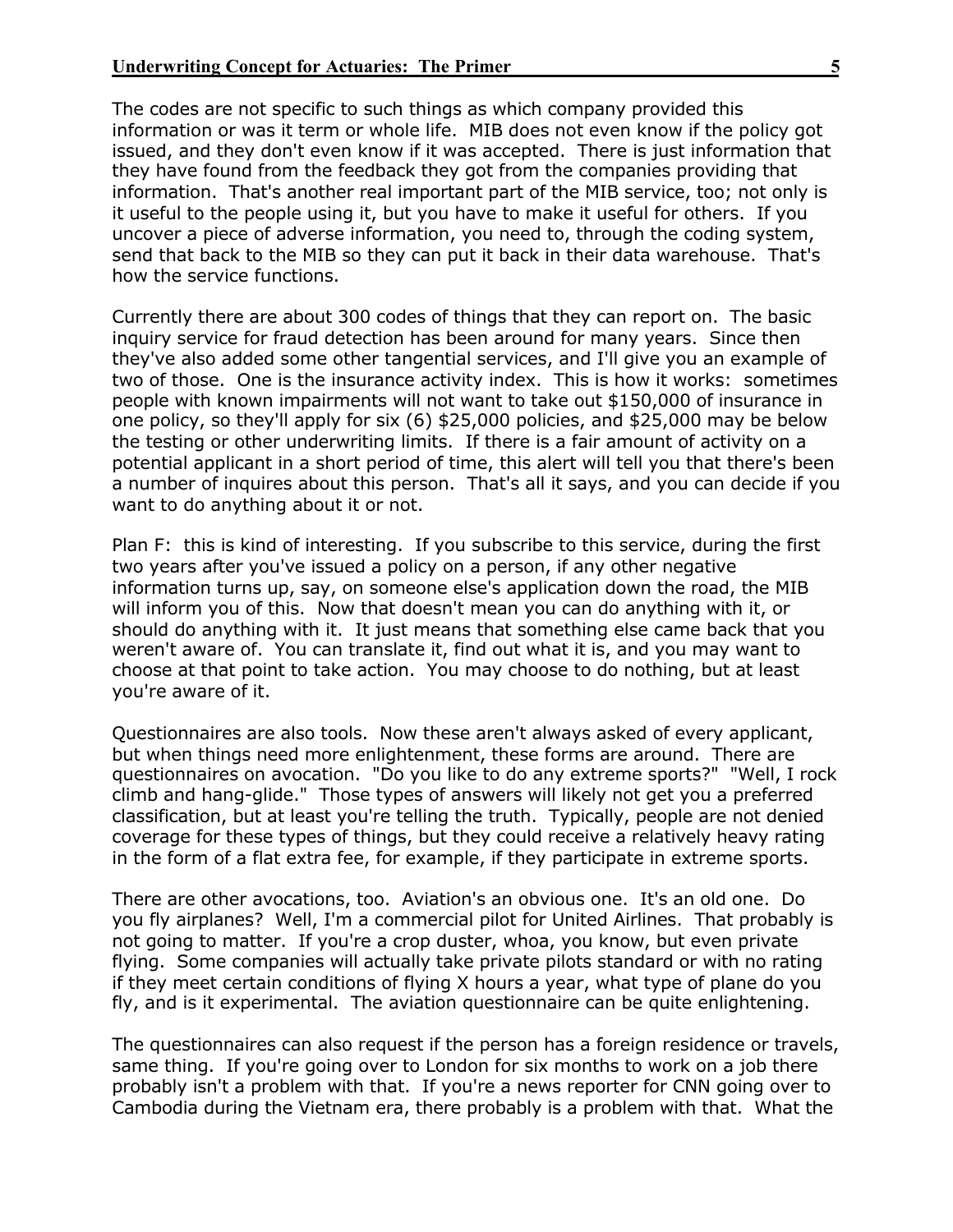company is just trying to do is not put itself at excess risk. If you knew that something like this was going to happen, even for a brief period of time, and disclosed that, what they would likely do is simply postpone looking at your application until you got back. If you're going to be over there for a long period of time, they have other decisions to make.

There are questionnaires for medical conditions like chest pain. Remember, you're talking to the applicant, and it could be the agent talking to him. It could be a person with a personal history interview talking to him, but there's additional questions you'd like to find out to see is this something I really do want to pursue. For example, you may want a medical examination or to re-order APS, and so forth.

Finally, there's the financial questions or financial supplements that can ask more probing questions about your finances, particularly if it's a situation of business insurance.

Paramedical exam: an interesting story about paramedics. You know that in the U.S. the paramedical business didn't really get started until the issue of AIDS was raised. Companies' blood-testing limits were a \$1 million or higher until about 1985. In 1985, \$1 million of insurance was a lot of insurance. Nowadays it's not so much, but that's the way it was then. Really, the desire to collect blood because of HIV is what gave the thrust and emphasis to the paramedical business. As long as they're getting blood, we might as well look at some other stuff, too.

This is what the paramedic looks at. They obviously can take measurements for your height and weight. They do take blood pressure reading. In fact, they may take two or three, and send in the average of those results. They check your pulse. Different people have different pulse rates. Some long-distance runners have very slow heartbeats, and other people have cardiac arrhythmias, with very fast heartbeat. The company would want to know that type of information. Obviously, they do the lab stuff. They carry the kits. They do the venipuncture for blood. They have the urine kit. Some companies allow them to do the Part 2. They would have a copy of Part 2, they would then be the ones, for an extra fee of course, that would go down the list of questions for the Part 2, and send that back to the insurance company.

The paramedicals in Canada started a little earlier. They started back in 1915, interesting aside here. What happened was during World War I, so many of the Canadian doctors got subscripted or volunteered to go fight in the war, there weren't any doctors left in Canada. The insurance companies needed to come up with a way to figure out how do we get some kind of information. Well, they didn't have labs and so forth, but they did have things for blood pressure. The paramedics were a brief flurry of activity in the late 1910s until the doctors got back to Canada at least.

The APS is important. The APS is your history as seen through the eyes of your physician as now reported to the underwriter. An APS is a general statement though for any kind of report that could come from a clinic, your personal primary care physician, or hospital records. It's usually ordered for one or two reasons: for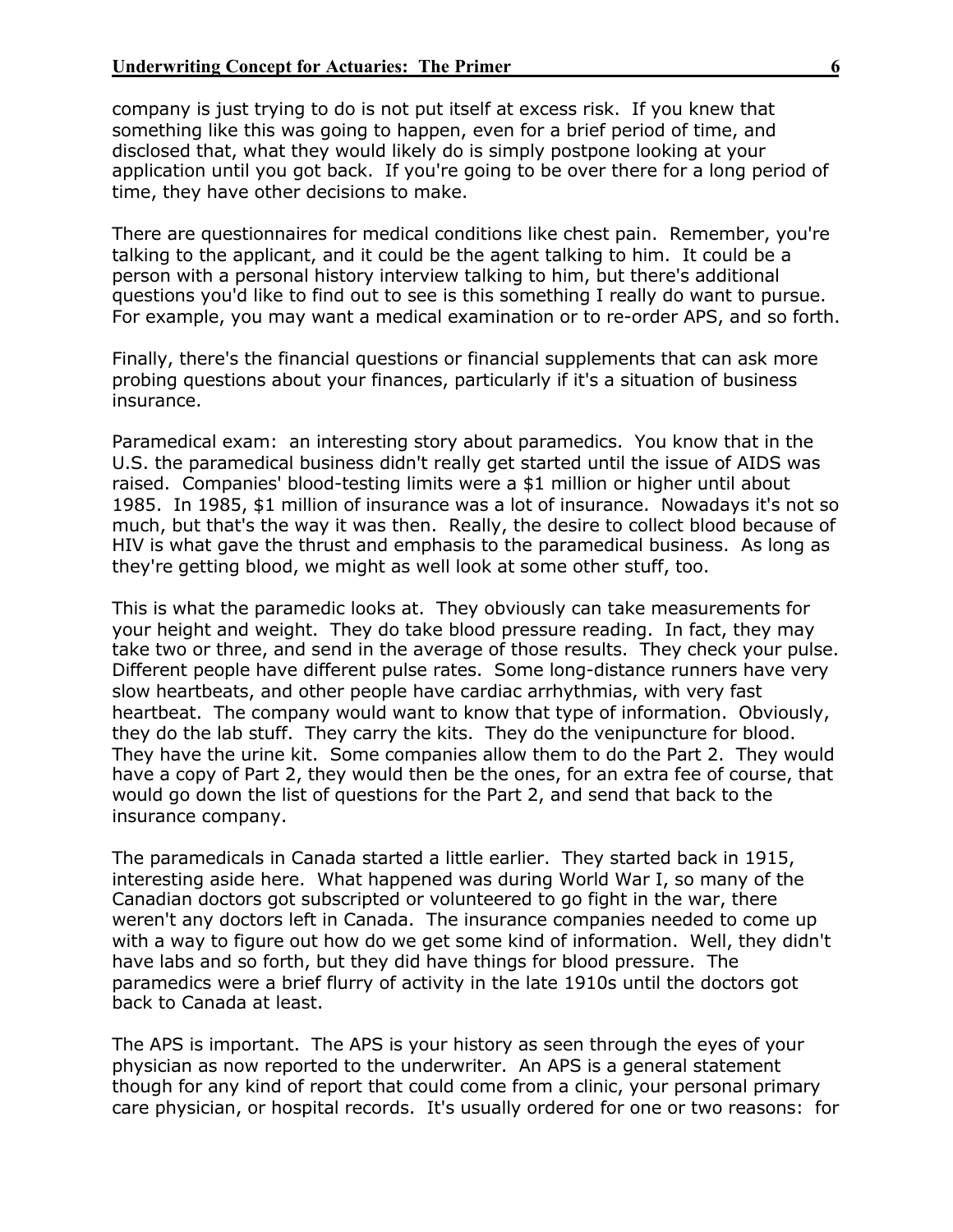large amounts of coverage applied for and maybe because of age. An underwriter just wants to see what your APS looks like. He wants to see is there anything in the file that will be helpful to me. In some cases, it's helpful because it validates what the insured said as well.

More often than not, though, an APS is ordered for cause, and what that means is there's something, some admitted piece of medical history on the application that I'm just not quite comfortable with unless I know more about it. Then the APS is ordered for cause. APSs are not cheap, incidentally. They can range anywhere from about \$25-30 to well over \$200 depending upon who you're ordering from. When money's up front like that, an underwriter needs to be careful with how he spends it.

Anybody ever seen your own motor vehicle report (MVR)? How many speeding tickets did you have? Just two. I didn't know this, but they'll put down speeding and excessive speeding. I found out that from my daughter. I thought speeding was speeding.

Anyway, the MVR is basically about a two- to three-year tracking of any infractions that you have or actually get convicted for. If it turns out that you didn't, the judge lets you off, for example, then nothing goes on. They also only keep it around for a couple of years. But the key things found on MVRs can be a marker for risk behavior, particularly if you've gotten convicted for DUI once or twice or more.

These are the couple types of things that underwriters use MVRs for. MVRs aren't cheap. By the time everything's processed, the cost is around \$15. You have to go through the states. They're a matter of public record so you're certainly are allowed to go to the state, but states take their time in getting it back to you in some cases, it's not all electronic at this point yet.

I don't want to say the medical examination is becoming a thing of the past, but the problem is timing on these things. Companies want business issued, and they want it issued now. By the time you set up a medical examination, maybe you've already looked at an APS, time is money to the agent, too. These things are used only, more or less, when really large amounts of insurance are applied for (\$5-10 million). Jeff may have some comments on that later, too.

What it comes down to is looking at such things as this: chest x-rays, pulmonary function tests, the treadmill, and electrocardiograms (EKGs). The chest x-ray is another one of these things that is being used less and less these days, and they're expensive as well. Pulmonary function test, how much quantity of air can you breathe, or how clear is your air pipe? Are there any impairments inside of your lungs? What they're really looking for here are such things as chronic obstructive pulmonary disease, emphysema, like that. It's not only the quantity of air you breathe, but how fast you can blow it out as well. EKGs are actually still quite common. Some paramedics can actually administer an EKG on their exams. They're typically given lying down. They cost maybe \$50-100 and what you're looking for, basically, is heart activity or a recording of heart activity. The treadmill's different. That can be a quite expensive test. It's an EKG, but it's a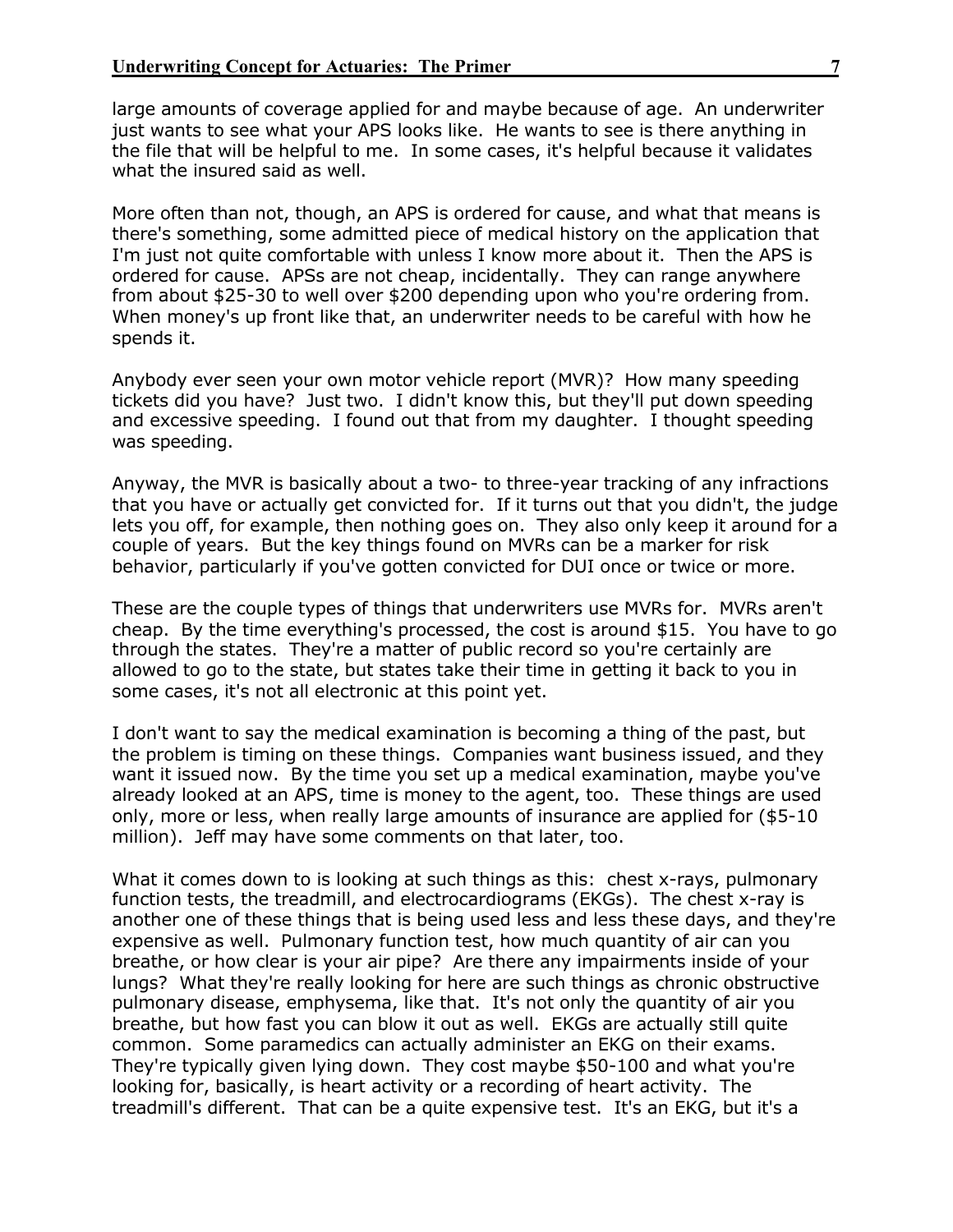stress EKG, sometimes called exercise EKG. They administer it to you before the exercise, sometimes also during the exercise, to see how your heart's actually responding to the stress of jogging or running the treadmill. Then often right after you quit exercising, they perform the test to see how quickly the heart responds, and goes back to its condition if you were sitting.

Then there are the four fun tests. The first three you're probably all aware of. You've heard of blood test, urine test, and oral fluid test. Oral fluid is not saliva, it's really more of a clear serum is what it really is. It's not spit.

The hair follicles test is interesting because, although this is rarely used, it can confirm prior drug experiences. When a cocaine positive comes back, and yet the applicant says, "I don't use cocaine.", you can say, "Well, excuse me, but you came back positive for it." Hair has memory. It doesn't forget. You can actually take a hair sample, and examine it. If you have indeed used cocaine over periods of years, it's like tree ring, it'll tell you the frequency and sometimes the severity of what you've done. But typically the insurance company doesn't pay for it because they know if they do then the applicant will walk. They say, "Okay, you don't use it, you prove it us. You do it."

There are several things that we look for in blood. the first thing is lipids. Lipids are such things as cholesterol, triglycerides, the high-density lipoprotein (HDL)/good cholesterol. There's also the low-density lipoprotein (LDL), the bad cholesterol. They also do a ratio of cholesterol to HDL ratio. There is a correlation, and a good correlation, too, with elevated, and particularly excessively elevated cholesterol levels with coronary artery disease, or heart disease, stroke. People with high cholesterol are, indeed, at an elevated risk, and would likely not qualify for at least preferred risk plans.

Liver function tests: obviously they're looking for things that affect your liver, and there are four enzymes specifically that are looked at and analyzed, and their elevations reviewed. They are: gamma-glutamyl transpeptidase (GGT), ALT, AST, and alkaline phosphatase.

Elevated liver enzymes can be associated with excessive drinking or alcohol abuse. They can also be associated with things other than drinking. Although we'd like to think we could use them as alcohol-abuse markers, we can't just do that in and of itself. You would not normally decline or rate somebody for alcohol abuse just because of an elevated GGT. There are also certain medications that would just naturally elevate GGT.

Kidney function test: obviously these tests are looking for any impairment of the kidneys in the blood sugars and blood glucose. Blood sugars tests check for such things as diabetes. They're a diabetes marker. Blood protein: if there is protein in blood, and the levels are quite elevated, this can be a marker for such things as tumors.

Prostate-specific antigen (PSA) is a blood test. It is administered only to older gentlemen, and it is a prostate tumor cancer marker. Oftentimes it is not required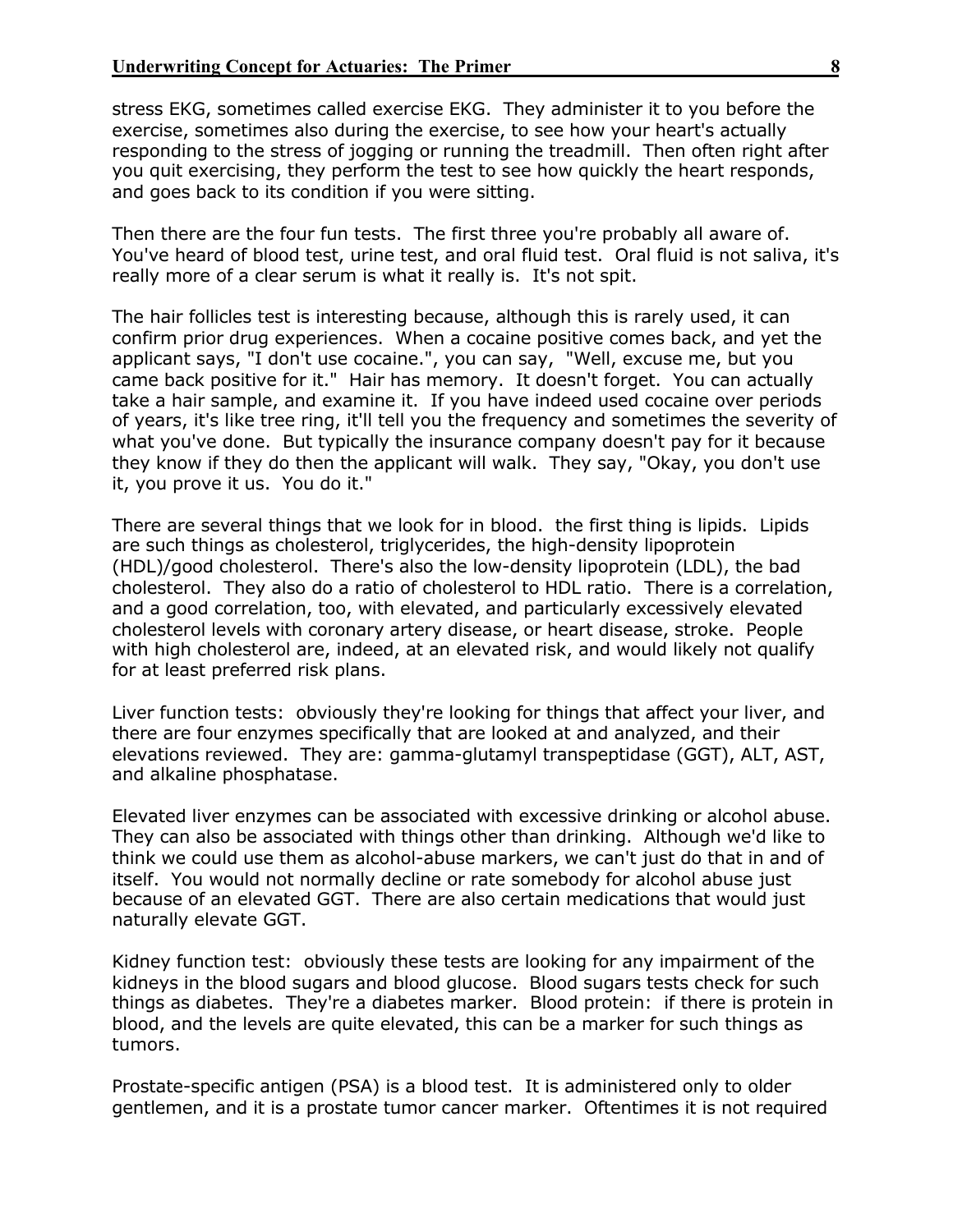or requested until maybe \$500,000 insurance policy is applied for, by or for men over 50, but that level does come down to \$100,000 for men in their late 60s and early 70s.

HIV, I don't think I need to say too much about HIV. For Hepatitis, there is a screen, a panel of tests, but there are other tests we call reflex tests that can be asked for when something abnormal turns up. For example, there is a hepatitis C blood screen. It costs about \$15 to do, so it's not cheap, so companies don't screen with it. By screening I mean they don't make every applicant take that test, but with certain liver enzymes, ALT in particular, we've noticed a strong correlation between Hepatitis C and an elevated ALT. In about 9% of these cases, they do find indeed that this person is infected with Hepatitis C.

Testing of the U.S. population, at least the insured lab-tested population, has shown over the last three years that just under 2% of the people are indeed infected with hepatitis C. In Japan, it's 10%. I don't know if it's going to be the next HIV, but Hepatitis C is one of these things that once your liver becomes fully involved, you've either got about a year to get your liver transplant or grab the bottle of anointing oil and go down to your parish priest.

What does urine test look at? Well, the urine test also looks at glucose, and again, that is a diabetic marker. It also tests for protein, albumin, and casts. A cast is a byproduct of a kidney problem. Red blood cells: if you've got blood in your urine something's definitely wrong. It may not necessarily be bad, but in a worse-case scenario, it could be indicative of some kind of tumor. More than likely it's more indicative of some inflammation of some kind. The underwriter would need to kind of sort through what do I do, try to find out what that is.

Cotinine is actually a metabolite of nicotine. Companies don't actually check for nicotine when they do a urine test, they check for cotinine. They also test for illegal drugs such as cocaine, heroin, marijuana, amphetamines, and methamphetamines. These aren't necessarily routine tests. Cocaine tends to be routine; the others are not, but you can ask for those tests if you want.

Prescription drugs are interesting. Labs can actually check for prescription drugs in the urine specimen. If a person admits to not having high blood pressure, but they find a trace of drugs whatever the amount in the urine that does indeed indicate they are taking high blood pressure medication, which one wouldn't normally do that if you didn't have high blood pressure, something's awry.

Of course, urine can be tested for HIV as well. Incidentally, the efficacy of the HIV test, the Western Blot test for blood or urine or oral fluid is the same. It's good. It doesn't really matter, in my mind at least, which fluid to test.

Finally, there is the oral fluid test that I've included only because I do work with Epitope. These are the people that devised, designed, and got patented the Orasure oral fluid reception device. Anybody ever had an oral fluid test? It's like a toothbrush with a little sponge on the end. Stick it in your mouth for two minutes, take it out, slap it in a tube, and send it off to the lab. The only problem they have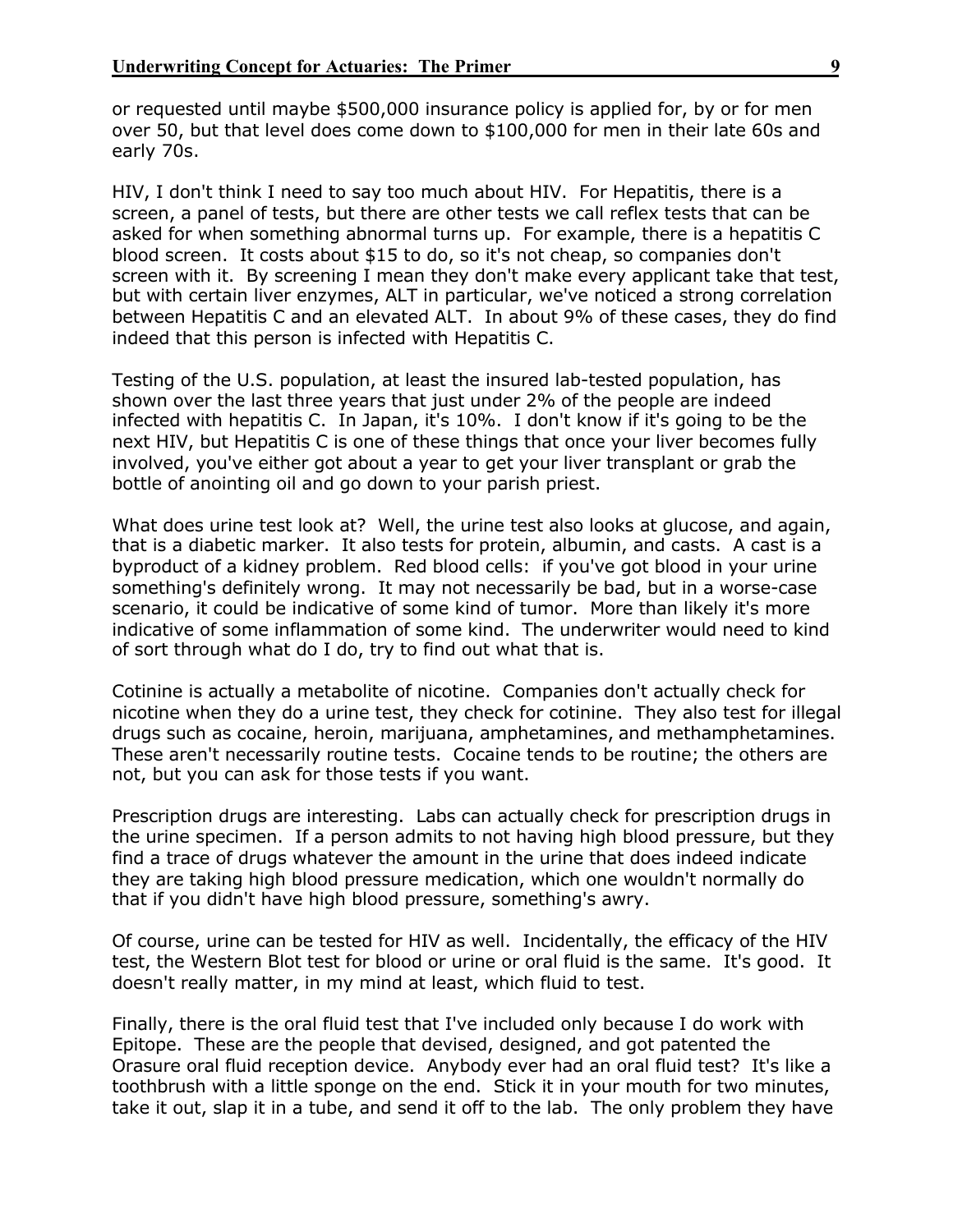with doing other things with oral fluid is the amount of fluid they actually get. Obviously with blood and urine you get much more fluid.

How much do these things cost? As actuaries we should know, at least have an idea, what to use as pricing assumptions. You need to consider these as representative only. Costs vary for a lot of reasons, not the least of which is volumes. The kit costs vary a bit. The blood kit is a little over \$4 on average. The urine kit's about \$1.75, and oral fluid can vary between \$3.50–5.

Lab fees are just the lab-processing fees. They are not the fees to collect the fluids. The fees are basically what a lab will charge you to run the panels that I just showed you. Other tests are incremental to this, and these are the handling charges for them to get the fluid back from the agent, or from the paramed back to the laboratory.

Lab work takes about a day, so if they get them in on a Monday morning, by Tuesday afternoon the results are done. Usually the results are electronically sent back to the underwriter. They keep the blood on hand for about 30 days. My guess is urine gets dumped quickly. Keeping the blood is important if they need to retest for some reason.

All tools have value. The question is how do we pick what tools we want to use. I'm not going to give you the answer. I made a list of the things that you have to try to think through.

- 1. What is the relative cost of the tool to the benefit you expect to get? If a person applies for \$100,000 of insurance, you don't want to send out for a medical. You might learn something, but it's just not going to be cost effective in the long run.
- 2. What's the absolute cost? This seems to be the number the underwriter looks at. He or she has a budget, and needs to figure out how best to spend the dollars.
- 3. Availability and speed of the test: if it's going to take two to four weeks to get something done, your placement rate ratios could hurt. You need to factor that in some how. There's no nice equation to show you how to do that.
- 4. What's your distribution system like? Are you direct response? Are you a broker? Are you a captive agent company? That can actually affect the types of things that you ask for of an applicant. What market are you in? Again, if you're in a direct response type market you may have different underwriting schemes than if you're in a captive agency market.
- 5. Do you have prior experience on this particular applicant? If somebody comes back two years later and says, "I want some more insurance," you may not have to go back and think through the whole litany of stuff he just signed two years ago. You look at his file, and get him to sign a good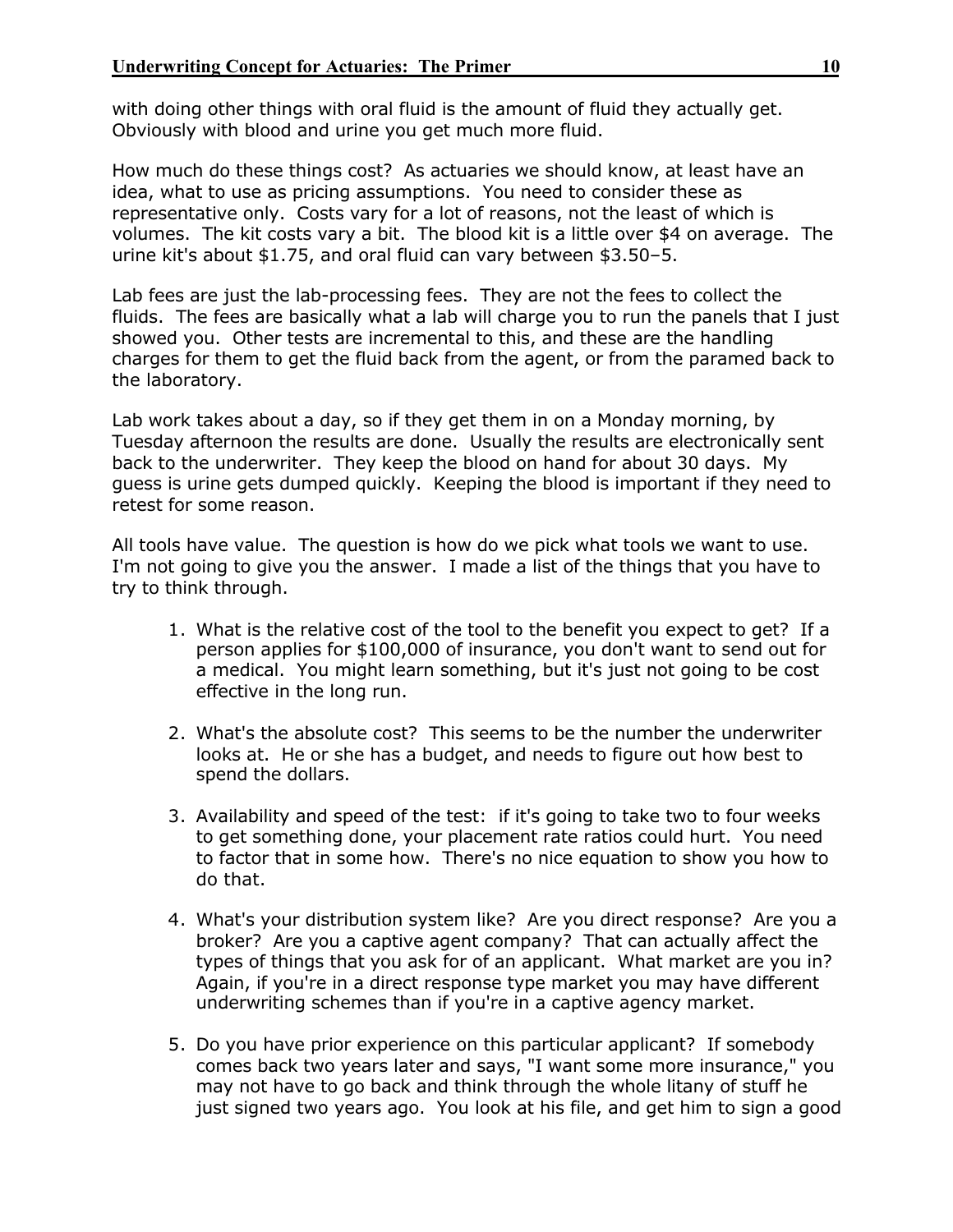health statement, that nothing has changed, something like that, and you can probably go ahead and issue the business. You shouldn't do anything drastic without talking to your re-insurers. Particularly when they probably have 90% of your book.

I'm going to give you a very brief overview of protective value theory. Now this is one of the types of studies you could do to help you answer the questions that I just raised: which tests have better value? We consider a test has value or is considered cost-effective if all the costs to administer the test are less than the obviously estimated excess mortality it's supposed to uncover. Keep that thought in mind.

The equation would look very simple. It would need to determine if the savings is greater than cost? Now we need to define what each of those terms means. On one side of the cost equation, you have to factor in all the hard costs, such as the collection fee. If a paramedic has to collect something, there's a fee to do that. There is the cost of the kit itself. Are the handling charges involved? That's why I gave you those lists of charges earlier. There's the lab-analysis expense and there's underwriting evaluation. That is the one everybody seems to overlook. It's easy to identify the first four because you get a bill from them. The last one relates to whether you might have to add staff to add a new test because the underwriters just don't have time to evaluate it. Even if you did, you'd probably want to allocate some underwriting overhead to the evaluation of that test.

The saving's side is a little more actuarial at least. This is the way I look at how I calculate a savings: if you're looking at a certain impairment, given a certain test, you pretty much have to have a feel for how frequent this impairment show up in the population you're testing. We call that prevalence. Like I just told you, the Hepatitis C prevalence is between 1.5-2% in the U.S.

On the savings side you would need to include the sensitivity to be able to identify that impairment. How good is this test at "I got 'em"? The other side of that is, how many sneak through undetected? What happens is, if a test has a sensitivity of 90%, you can't give it 100% value because it's missing 10% of the people with the impairment? The first three numbers end up between zero and one, all of them. If they're zero, that equation goes to zero real quickly. The test has no value. You'd like to be as close to one as you can.

The exclusivity factor "T" is a bit subjective, but what it's trying to say is how good is this test at being the only way to discover this impairment. For example, take tobacco. Obviously, you can do a cotinine test with urine, right? But, if a person lists on the application "I smoke," why do the test at all? Now, if you ask them the question, "Do you have HIV?" and he says, "No." How else are you going to find out? Right? The exclusivity ratio may be 0.1 for tobacco, but maybe very close to 1 for HIV.

The last part is to actually try to calculate the mortality itself. You've got to have a standard mortality assumption, you've got to have an idea, at least, of what the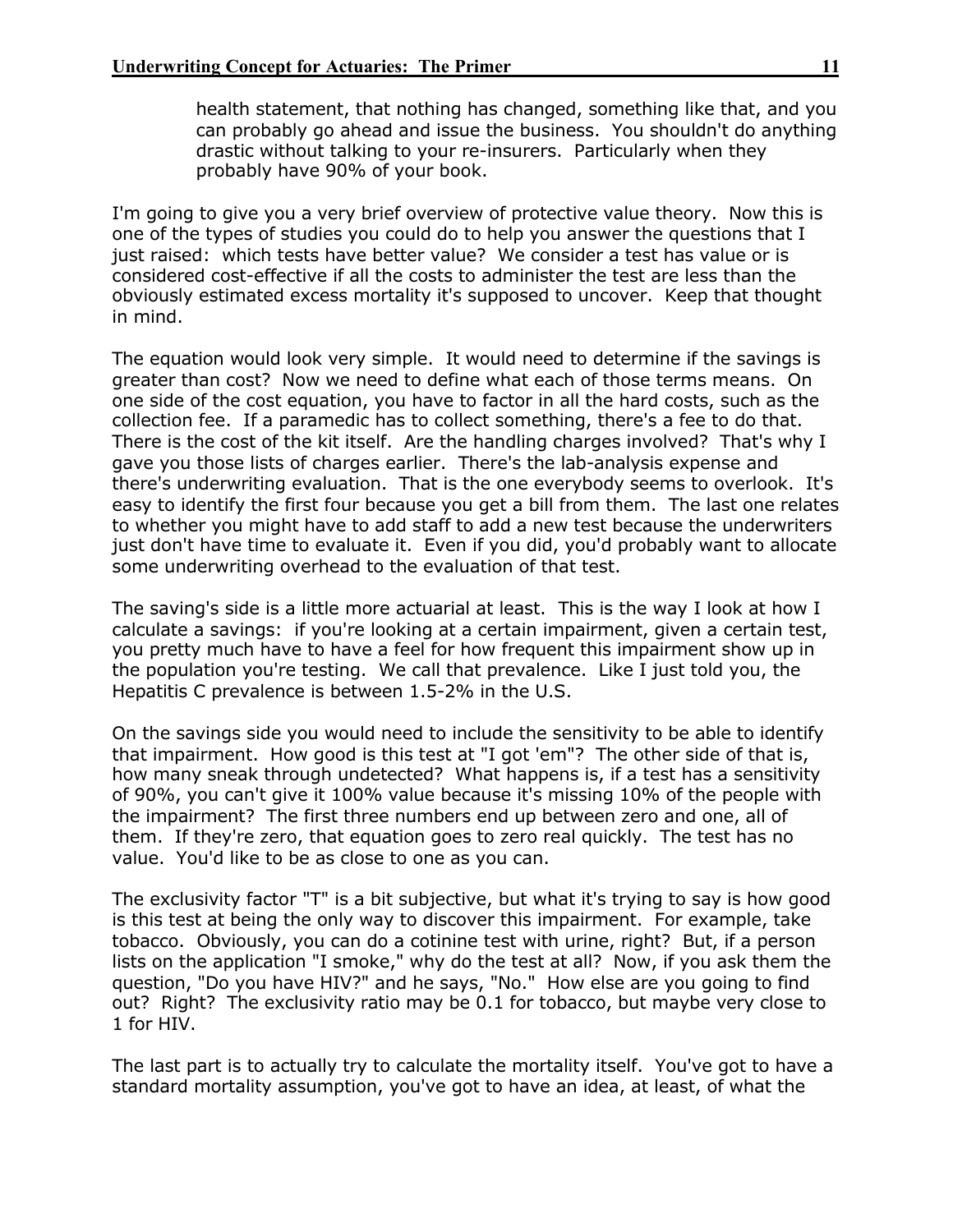impaired mortality assumption is because we're trying to find out what the excess risk is.

You need a lapse rate because policyholders do lapse. You can't get credit for 100% persistency. Time is money. We have to do a time-value calculation, so we have to have a discount rate. I usually use 8% in my studies, and term of the studies: 10 years, 20 years, whatever you want it to be relative to the impairment in question.

Having done that actuarial calculation, our excess mortality is simply the difference between the present value of the impaired risk mortality less the present value of the standard risk mortality. I'll go through a quick example with you. These numbers in my example are made up, incidentally. Over a period of 20 years I'm looking at someone age 30, the standard mortality on a present-value basis is \$4/1,000. That's a net single premium.

The impairment is roughly 2.25 times standard, so the person will be rated a table 9, and that's \$9. The impairment is not very prevalent, only 2%. The test I'm using is quite good to detect at a 99% level and roughly half the time I can find out about this test impairment someplace else, so I can't give the test full value for doing that. The cost of the test is \$8. When you do the math, what happens is that we have what we call a break-even threshold. The break-even threshold is the division of the cost by the savings per thousand.

For this particular test at that age cell, I would say it would not behoove you financially to use that test for amounts of insurance applied for under \$160,000. That's the type of approach in looking at many of these different types of tools.

Again, what you're trying to do is look at all the tools you have, look at all your upfront costs, weigh this test versus value over this test, and build your underwriting requirements matrix. Companies who didn't test below \$100,000 may find that they can get agents to collect oral fluid and test down to \$50,000. We can make that work. In fact, we could take that to \$150,000, eliminate urine at \$100,000, don't start urine until \$150,000, at these ages. We don't do blood now until \$500,000.

Start thinking through that process because you'll find out if you use a test that costs you a heck of a lot less you can actually give up a little mortality. Remember that cost/savings equation works both directions. You might even have a preferred plan that's using testing with oral fluid. The mortality may not be as good as what it used to be, but if you save a lot more money on the back end, it's the same value equation.

**Mr. Jeffrey S. Marks:** I work at Northwestern Mutual in Milwaukee. I've been there about 15 years. The first 7–8 years I was the mortality actuary. I was in the actuarial department doing all the mortality studies, and then giving that information to our product development actuaries, our pricing actuaries, and our underwriters. About 5–6 years ago, I actually switched over to our underwriting department to get more directly involved with them.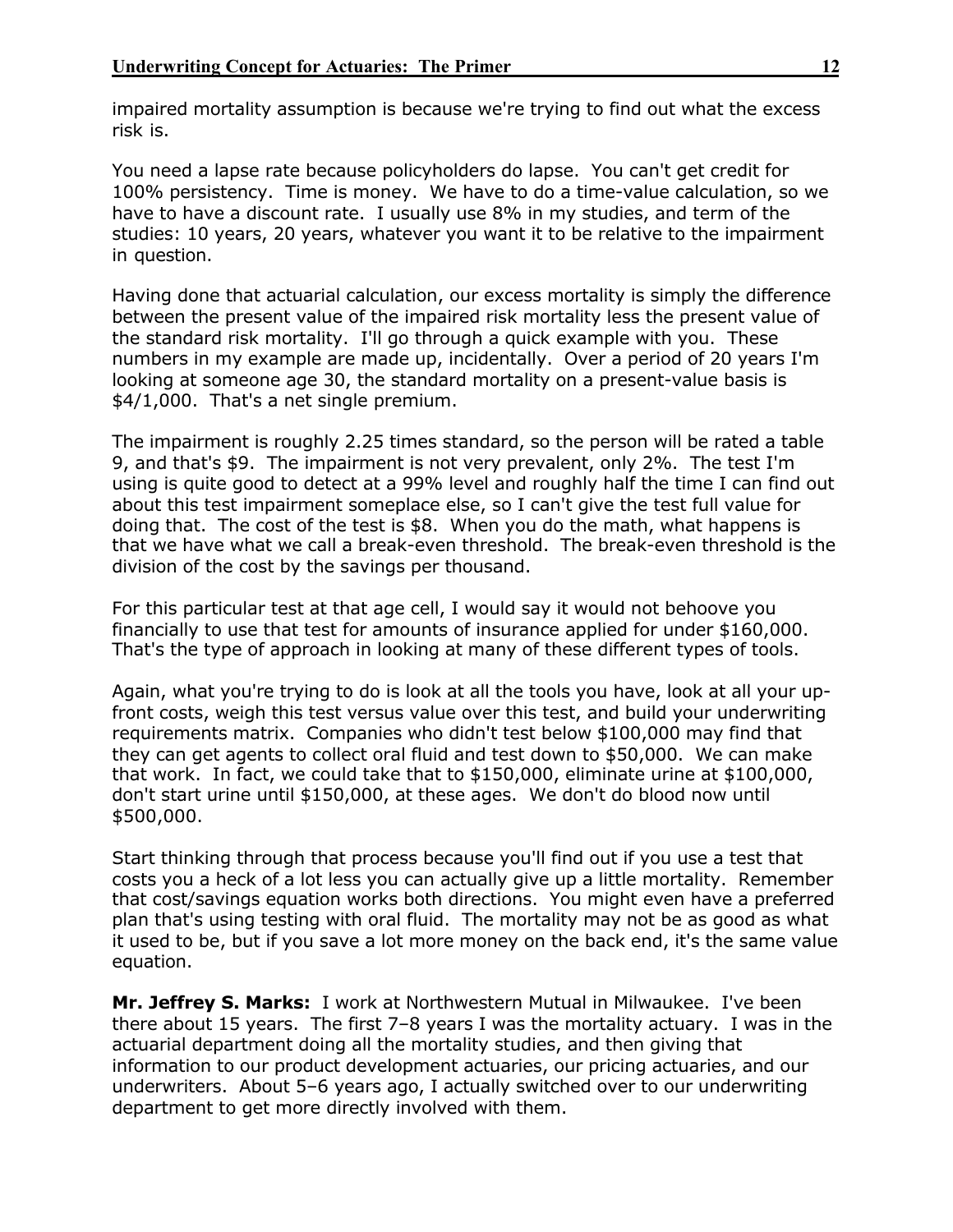What I'd like to do is share some of the information that I've come to learn about underwriters. How underwriters can talk to actuaries. Our current mortality actuary titled this talk "Actuaries from Venus, Underwriters from Mars." Then I will talk about some tools that I've developed over the last 7–8 years that underwriters have used to help themselves learn something about actuarial techniques.

Finally, to tie it up saying, why do you care? Why are we here at this session? This goes into a little bit of a list of what things Rick was talking about. I'd like to highlight some underwriting requirements, such as the treadmill test that costs about \$300. The thing you have to take into account when you ask somebody to do a treadmill is you're asking an executive who makes a lot of money, who wants to buy a lot of insurance, to take an afternoon off, drive to the doctor's office, take off his or her clothes, get hooked up to the treadmill machine, do the treadmill, cool down, change his or her clothes, and drive back. That's two or three hours depending on where they're at. They don't like to do that. Agents don't like you to do that, so they complain every time you ask for one of those.

Then you've got the chest x-rays. Again, it's fairly expensive and fairly intrusive. You have to go to a doctor's office to get it done, and a lot of people don't like to be exposed to radiation when they don't have to.

For the MVRs, as Rick says (we get a better deal than Rick does on motor vehicle reports, ours cost about \$5), we have it set up with a computer. We send off your driver's license number to the states. Boom, they check your records, and they come back with the driving information. That's fairly efficient, and quick, and invisible to the insurer.

Then you have the APSs. Again, this is something where they sign the form saying we can get their doctor's records. It doesn't really involve them a lot after they sign the form, but when Northwestern Mutual sends that form to the doctors' office it goes on the bottom of the pile. It may be a week, two weeks, two months, three months, repeated phone calls. It can really stretch out the time there to how long this will actually take.

Why are underwriting requirements so important? This really dovetails onto what Rick was talking about. The way I look at it is, who yells at me about these? Every year, several other doctors and I are in charge of our underwriting requirements. The first people who yell at me are my fellow actuaries. They want better mortality.

Our mortality has been improving about 1-2% a year over the last 20 years. A lot of this is due to the blood test and other things. They want better mortality. They want protection against HIV. We've found using tobacco also impacts your memory because a lot of times people use tobacco and forget to write that down on the application. We find that out when we do the blood test and the urine test.

**From the Floor:** Smoker's amnesia.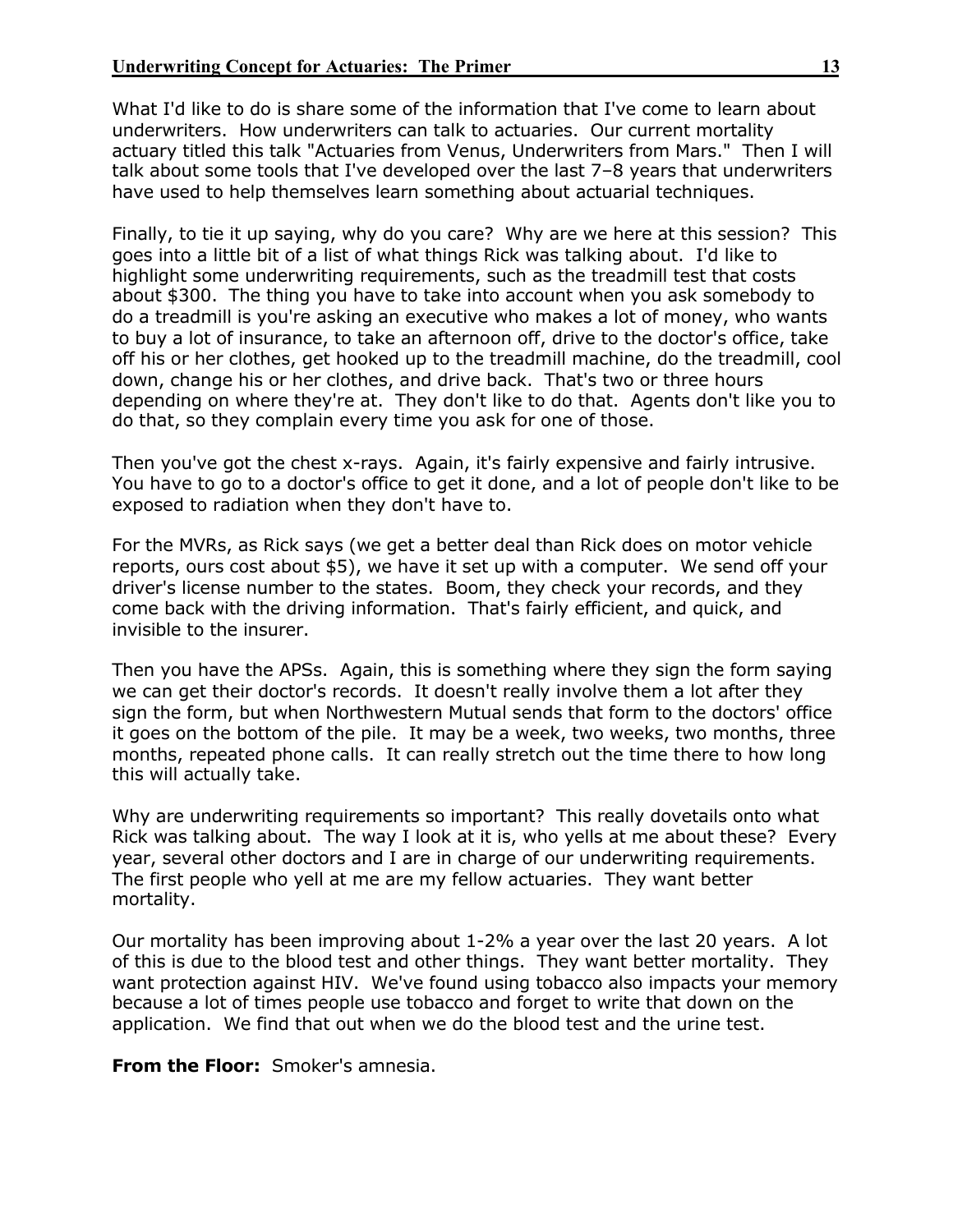**Mr. Marks:** Yes, smoker's amnesia. We're finding the same thing true with hepatitis. A lot of people forget to put down that they're being treated with hepatitis. That provides better mortality. This is especially important when you're pricing the aggressive term insurance.

All right, who else yells at me? The controller. For underwriting requirements at Northwestern Mutual, we spend \$30 million a year on blood tests and medical exams, that's direct cost. That's checks that they write. That's one of the single largest, non-salaried, home-office budget items when they put up the big budget that gets a lot of people's attention. They want us to control that. They don't care what the actuary says about better mortality.

We have the actuary and the controller. We also have the agent and the underwriter. When an agent goes to make a sell, he or she goes to a client and says, "I'll tell you what, I'll sell you this insurance for a \$1,000." The client says, "Fine." The client goes through underwriting, and we find something wrong. We're going to charge the client \$1,500. The agent has to go back, and ask the person for \$500 more dollars. A lot of times they say, "Give me my \$1,000 back; I don't want to buy any insurance." You can see why agents are quite unhappy any time a policy's not issued like they thought it was going to be.

If you're in underwriting, you know when an agent's unhappy what they do is they call and yell at the underwriter. The agent and the underwriter spent a lot of time going around and around explaining this case and justifying the action. If we started doing more tests, and all of a sudden started rating a lot more people, we'd hear about it.

To balance out these things, we also hear more complaints about underwriting requirements from the agent and the client. For example, we have the treadmills. I've already told you how much of a pain those are. We have lower treadmill limits than a lot of other companies. When somebody is buying a \$5 million policy from Northwest Mutual, we will require a treadmill on that. If they buy it from Prudential, Metropolitan, or a lot of other companies, they will not require a treadmill. If the agent knows that, or if there are other agents involved, they're going to use that and say, "You should buy it from another company." We get a lot of pressure from that from the agents.

I've talked about the hassle from the clients. They don't like to spend the time to run out and do a treadmill. They don't want to get a blood test. They don't want to do this, they don't want to do that. Basically, we have four things to worry about.

When Rick was talking about underwriting requirements, Table 1 shows what most companies do when they set their underwriting requirements. They have nonmedical, paramedicals, and medicals. I'm going to talk in a little bit about the super-medical there. You just look and see the age of the insured and the amount, and that tells you what requirements you're going to need. You can see the older you get, the more stringent the requirement. That's because the older you get the more disease is prevalent.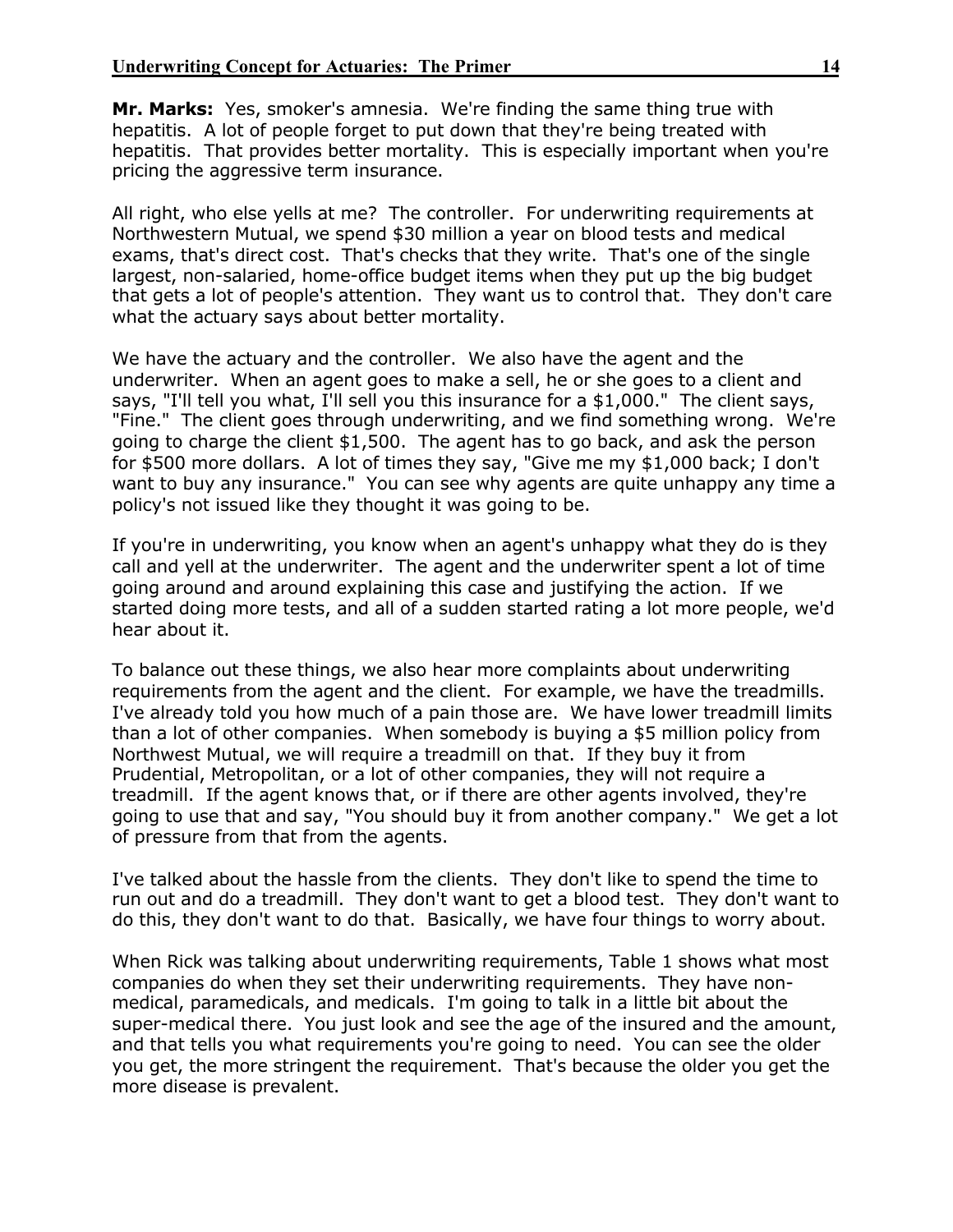| Amounts     |          |           |           |           |           |           |
|-------------|----------|-----------|-----------|-----------|-----------|-----------|
| Applied     | Ages     | Ages      | Ages      | Ages      | Ages      | Ages      |
| For         | $0 - 17$ | $18 - 30$ | $31 - 40$ | $41 - 50$ | $51 - 60$ | $61 - 75$ |
| \$0 to      |          |           |           |           |           |           |
| \$50,000    | Non-med  | Non-med   | Non-med   | Non-med   | Paramed   | Paramed   |
| \$50,001 to |          |           |           |           |           |           |
| \$100,000   | Non-med  | Non-med   | Non-med   | Paramed   | Paramed   | Paramed   |
| \$100,001   |          |           |           |           |           |           |
| to          |          |           |           |           |           |           |
| \$200,000   | Non-med  | Non-med   | Paramed   | Paramed   | Paramed   | Paramed   |
| \$200,001   |          |           |           |           |           |           |
| to          |          |           |           |           |           |           |
| \$300,000   | Non-med  | Non-med   | Paramed   | Paramed   | Paramed   | Medical   |
| \$300,001   |          |           |           |           |           |           |
| to          |          |           |           |           |           |           |
| \$500,000   | Non-med  | Paramed   | Paramed   | Paramed   | Paramed   | Medical   |
| \$500,001   |          |           |           |           |           |           |
| to          |          |           |           |           |           |           |
| \$1,000,000 | Medical  | Paramed   | Paramed   | Paramed   | Paramed   | Medical   |
| \$1,000,001 |          |           |           |           |           |           |
| to          |          |           |           |           |           |           |
| \$3,000,000 | Medical  | Medical   | Medical   | Medical   | Medical   | Medical   |
| \$3,000,001 |          |           | Super     | Super     | Super     | Super     |
| $\&$ Up     | Medical  | Medical   | Medical   | Medical   | Medical   | Medical   |

TABLE 1 EXAMPLE OF AGE & AMOUNT

We did a big study on our medical exams recently, and found out that in actuarial terms they weren't worth squat. Our doctors were not doing what they were supposed to do. It's very hard to do an abdominal exam by having somebody lie down on his or her office desk, and having the doctor probe him or her.

Most of our medical exams were done on a mobile basis. The doctor would come to the person's office. The doctor would come to the person's home. You can't do a complete skin exam in somebody's office. They usually frown upon you taking off all your clothes in your office. At least they do where I work.

We instituted something that we call the super-medical exam. This is where we're requiring them to go to a doctor's office, and we're requiring them to do a complete exam. They're doing a complete skin exam. They're checking the lymph nodes. They're doing an abdominal exam, and they're shutting off the lights and doing eye exams on certain things on their eyes.

Now, why are we doing that? If we found just one person that had something wrong by doing those exams, you had a 55-year-old male buying \$10 million of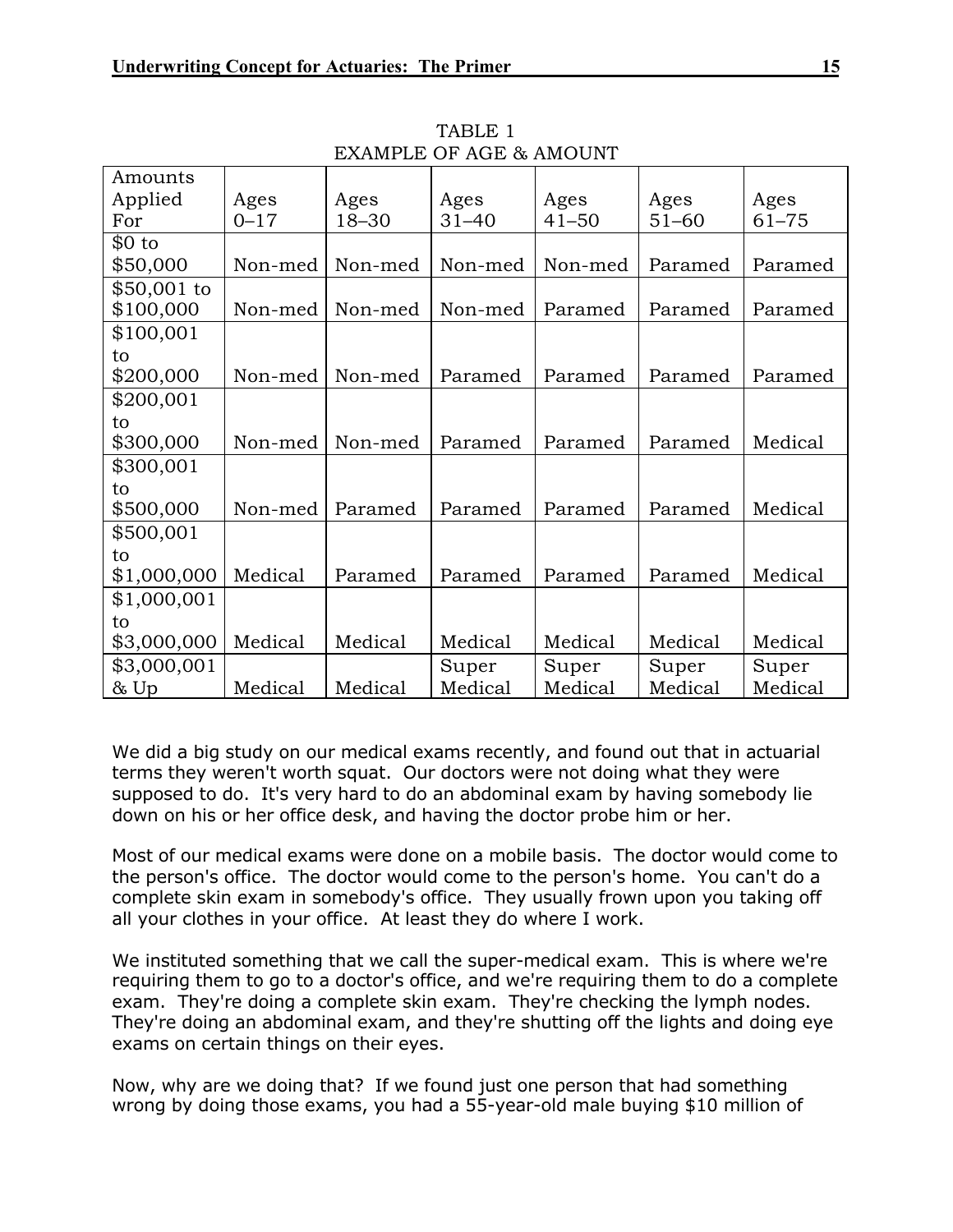insurance, and he was going to get our best rate. Now we rate him because of something we found out on the super-medical, that's \$3 million in mortality costs we've saved by just having one hit. That's why we're starting to do those.

Every year we have four people, and they say, "I want you to change the chart so you have lower expenses, better mortality, better cases approved, and fewer hassles." Obviously, you can't do that, but every year we're asked to do that. Each year it's a different person yelling the hardest.

What do we do? We do what Rick talked about, a protective value study, but we call them benefit cost studies. Basically, that says, if we took a particular cell, age and amount, and we did more medicals or fewer medical exams in there, what would be the impact on those four things. Now, benefit cost studies aren't real cheap, although we don't have to hire a consultant to do them. We can do them a little more cost efficient. It usually takes about four months of a team of an underwriter, an actuary, and a doctor working together to do those. Rick says he can do it quicker, faster, and cheaper.

## **Mr. Bergstrom:** Not cheaper.

**Mr. Marks:** Not cheaper, okay. I should have guessed that. What we do is we pull off a sample of cases that were rated that had this requirement, like medical exams. Then we have a doctor and an underwriter look through them and say, "Are any of these where you would not have rated them if you hadn't gotten the medical exam?" If that's true, we call it a hit. That's when we value it, like Rick talked about. You look at the value of the mortality of the class it would have been and the class it was, and you take the difference. You take into account expenses. You take into account mortality, lapses.

We actually put a little anti-selection in there, too. We assume that if we declined the applicant, and they would have been issued our best class, that they knew something about their health, or they would have learned about it the next few years. We assume they are going to have the best persistency ever. The client is going to last around until they die. We take that into account, into our formula, and it has a significant impact.

We calculate the benefit; we calculate the cost. Like Rick said, it's awful hard to figure out what the cost is going to be for underwriter time. Our answer? We ignore it. We just look at the direct cost of it. It's not that we say that underwriters are useless; we just ignore that.

What we do is when we look at our benefit-cost ratio, we say we have this much benefit and this much cost. If it's one-to-one, then we say we're not going to do it. We want two-to-one, three-to-one, or five-to-one to take into account the underwriter's time.

Let's go back to Table 1. A few years ago, we changed this. A lot of the green was blue with non-medical exams. We did a study and found out that our medical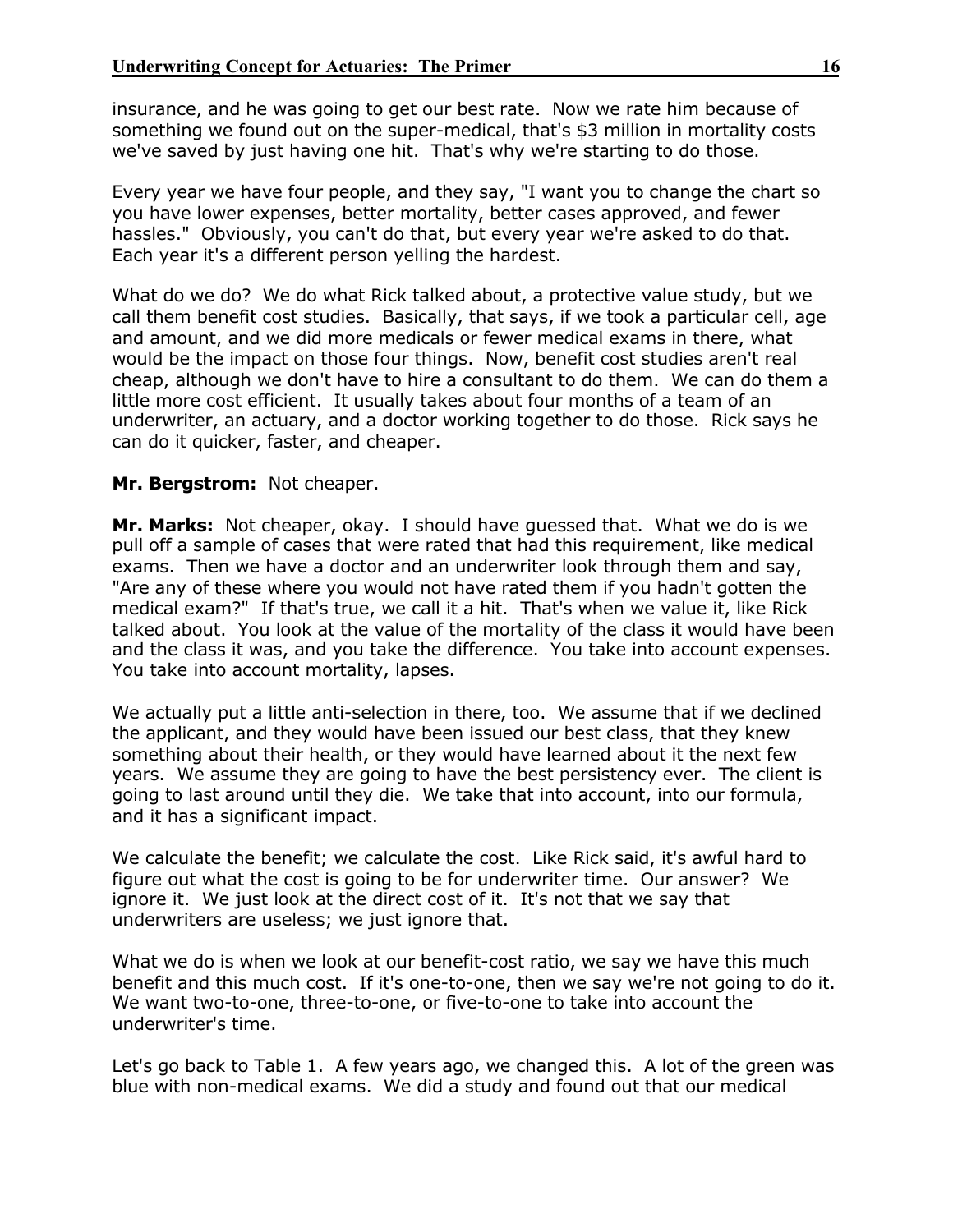exams, like I said previously, were a little under value. What we decided is we're going to change a bunch of our medical exams into paramed.

What was the impact on that? Well, we lost mortality dollars. The actuaries were mad. We saved expense savings. Parameds were cheaper than medical exams. There were fewer cases that were rated, so we got a positive there, and there were fewer hassles. To offset this we came up with the super-medical category. What did that do? That got us our mortality back by just looking at a few very large policies on older individuals we saved a lot of mortality there. They cost more, yes, but overall it was a benefit. We had an overall expense savings.

What about how many cases were issued best class? Overall we came out positive there because we gave up a lot more medical exams. How do we determine the hassle factor? This one's hard to discuss because if you happen to be one of those people in the super-medicals, our agents have told us that the hassles there is greatly increased, but we gave up 30,000-40,000 medical exams. We thought the trade-off was okay.

When you do benefit cost studies, they're just one tool in figuring out where to set the limits. There are some things to do when you look at that to try and figure out where you should set your limits. First, see if you can find a subset where things have a high-benefit cost ratio or a low-benefit cost ratio.

Going back to Table 1. You see we have a category from \$1-3 million, the last category was \$3 million and up. By creating that other category, we were able to order requirements more efficiently.

Tobacco use. We found that treadmill exams were much more valuable on people who smoked than people who didn't. Our limits for treadmills for tobacco users are much lower than non-tobacco users. Obviously, if we find out that a non-smoker did use tobacco, we're going to require a treadmill later on.

Prior business. Rick talked about the personal history interview. This is where somebody from Milwaukee calls up the insured, and asks them a lot of questions over the phone. It is amazing what people will tell an anonymous person from Milwaukee about their health and financial situation. We learn about drug use, we learn about smoking, we learn about bankruptcy, divorce, and financial. We gather a lot of useful information from that. What we've found is, if we underwrote you four years ago, and found out this information, and we call you this year, we're not going to find that much more new about you. We set the limits. If you're the firsttime guy, your limit's here. If you're a repeat buyer, your limit's up here. It's all about trying to find the most efficient model to order requirements.

I talked about packages. We packaged giving up medical exam, and changing them to parameds. With the super-medicals, we always try and put something good with something bad together. One way to look at it is we try and make everybody happy. Another way to look at it is we always make somebody unhappy by each action we take.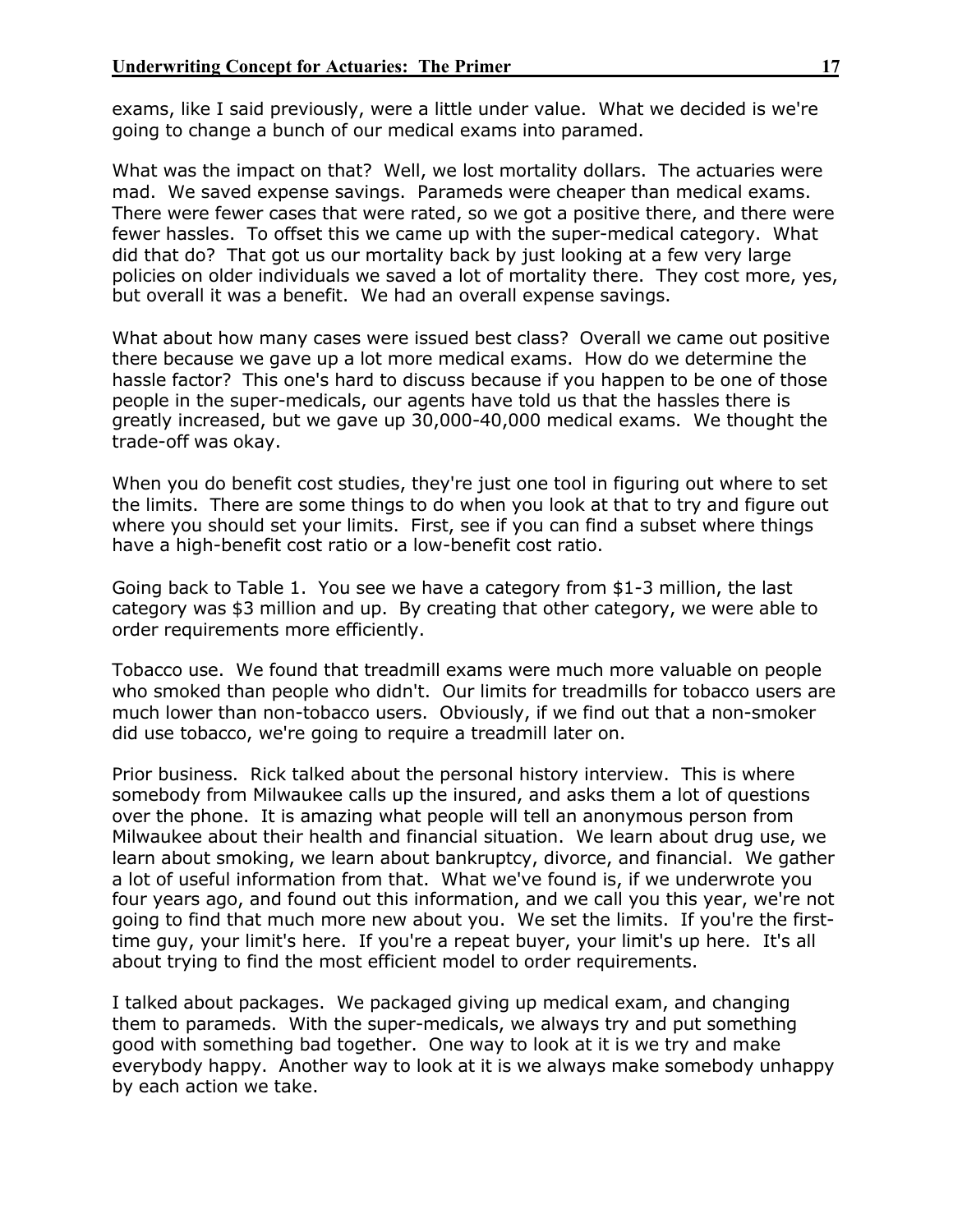Now I want to switch gears a little bit and talk about actuaries and underwriters, how they work together. I've worked with underwriters for over 10 years, and they look at themselves and their jobs a little bit differently than actuaries look at themselves. Let's look at how actuaries view actuaries.

This is how I view myself as an actuary. I am the protector of the financial integrity of Northwestern Mutual. Actuaries are the best people to do that. We're really the only people qualified to do it. We are the ones who can determine really what is truth, and then exercise that and tell people to do that. We're the best ones to say what's right and what's wrong. Now I know I might be going a little bit over the edge here, but every time I give this speech in my company I see a lot of actuaries smiling and saying, "Yeah, that's how I view myself."

How do actuaries look at underwriters? Underwriting is black and white. Underwriters are just complex pigeon-holers. They get in all the information, they look at the rules that doctors, actuaries, and re-insurers set up for them. They just have the three trays on their desk. They just put it in best class, second-best class, or declined. It's a complex job, but there's no judgment involved.

The other thing we as actuaries know about underwriters is all an agent has to do is whine at them a little bit, and they'll give up. They are what I like to call cavemen. They cave at the least bit of pressure. We have a case where an agent calls up and says, "I know this person is a little overweight, 5'5", 400 pounds, but if you can get him into your best class, do you know he is the biggest shrimp farmer in Idaho, and if I can get him, then I can get all of the shrimp farmers in Idaho." Underwriters say, "Okay, we'll do that."

Now let's put the shoe on the other foot. How do underwriters see actuaries? Does the term "Ivory Tower" ever come up? When I talk to my underwriters about this, they're shaking their heads, yes, on this. You think about an actuary's job: pricing a product. Not a lot of judgment involved. Think about mortality table. Boy, talk about black and white, dead or alive. How can there be any judgment involved in a mortality table? There can't!

The other thing that actuaries do, is spout off all these things. You should do this, you should do that, but they never have to deal with the real world which is 1,000 miles away from them. When I gave this talk to a group of underwriters and actuaries about a week ago, the underwriters said, "You underestimated the distance to the real world."

How do underwriters see themselves? Color, not black and white. A couple things you have to remember about underwriters. They have production pressure. They have to crank out 5, 10, and 40 cases a day. Their deadlines are an hour, an afternoon, two days, or three days. They like to argue that actuary's deadlines are 1 month, 6 months, 3 years, 5 years, or 10 years. They're dealing with the immediate.

They are on the front line. Every time they rate a case, they view themselves as being the one standing between the agent and his paycheck. They have to call up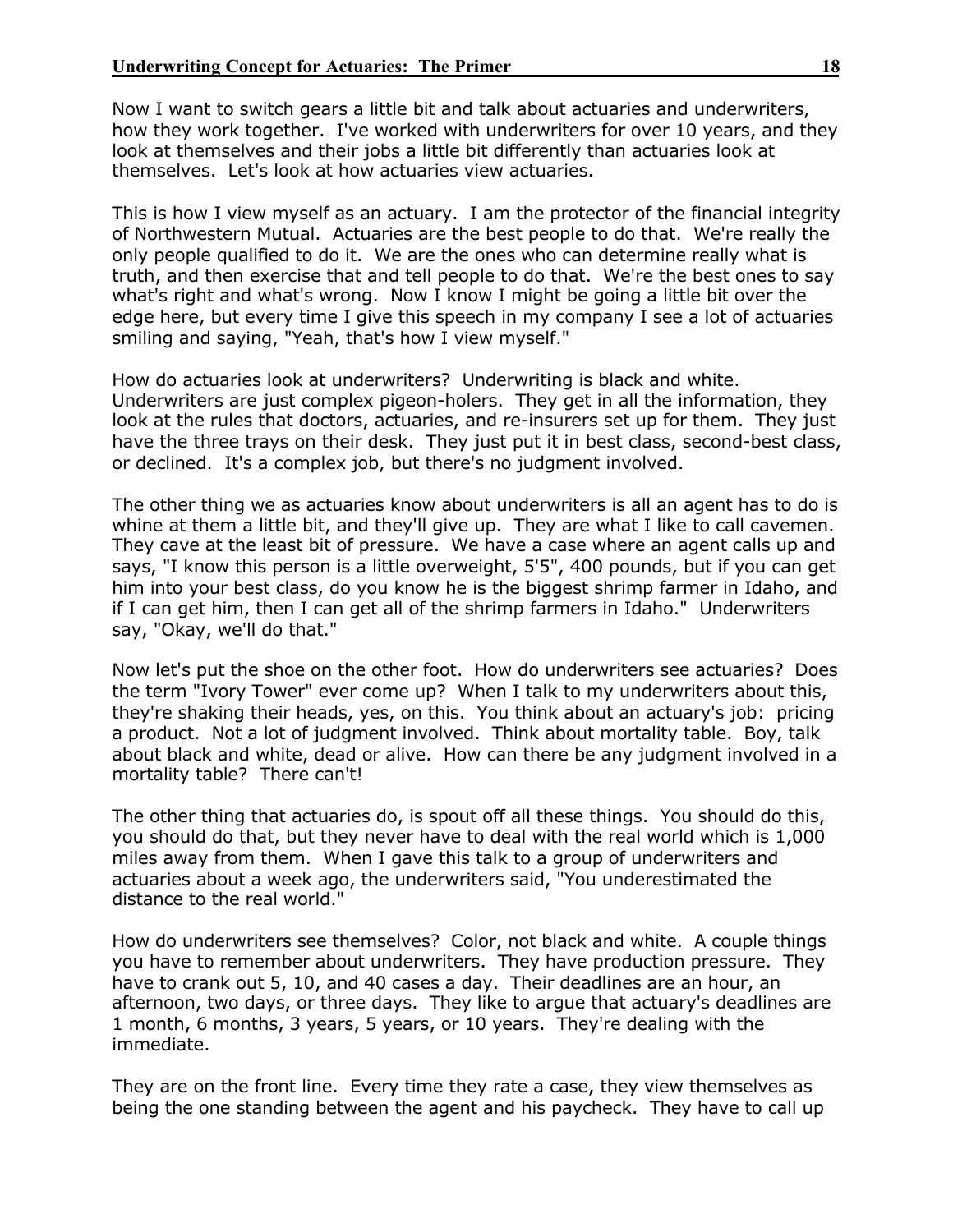the agent and say, "It's going to be \$1,500 this time." In essence, they're calling up the agent and saying, "Hey, I hope you didn't spend that money already because the client might not take the case." You can imagine how the agent feels about those types of phone calls.

As for black and white, rarely do you find a person who only has one thing wrong with him or her. If they have something wrong with them, they usually have several things wrong with them, even something as simple as blood pressure. Well, what if you had three ratings, and one was high and two were low, what do you take? What medication were they on? Did they have a stressful day they had the blood pressure taken. It's purely not black and white. A lot of judgment is involved.

I know I made a lot of stereotype things here, but there's a lot of truth in this, and if you take this knowledge, and when you're developing products and you're on your product development teams, if you think about that when you're working with your underwriters, I think things will go a little bit smoother next time.

Let's examine our entry-level underwriters' job description. Two things jumped out at me. First, communication is 40%. Underwriters are trained to be communicators. Who do they talk to? A lot of times, they talk to the agents. In the home office, they also talk to underwriters, doctors, and CPAs. You notice I didn't include actuaries there.

Sometimes they have to talk to the insurers. I'll give you some examples of how they answer questions from the insurers. Sometimes they have to talk to the insured's doctor. The insured's doctor says, "I'm perfectly healthy, but you're rating me, you're doubling the premium. Why is that?" They talk to the insured's CPAs. Sometimes they talk to the insurance commissioners. Sometimes they talk to reinsurers. Communication is an important part of their life, and they're very good at it.

Risk assessment is 60%. I would have thought it would be 95% risk assessment. It's only 60%. There's a lot of different things there they have to worry about. I just lumped medical into one small category within risk assessment. Now they don't see all these other things like drugs and alcohol or foreign travel every day, but they're going to see one a month or one every two months, and they have to know how to handle it. They have to have a very wide knowledge base.

Let's switch gears now a little bit, and talk about different tools that I've developed over time. These are tools that I've been working with our underwriters, coming up with helping them explain things, helping them understand things and, making my job easier because I get a lot fewer questions, and they get a lot fewer questions.

I've worked on the first one for 7–8 years to try and understand and describe this classification theory. This is used throughout our company in training our underwriters, and also our agents. Now, if I get a little technical just raise your hand.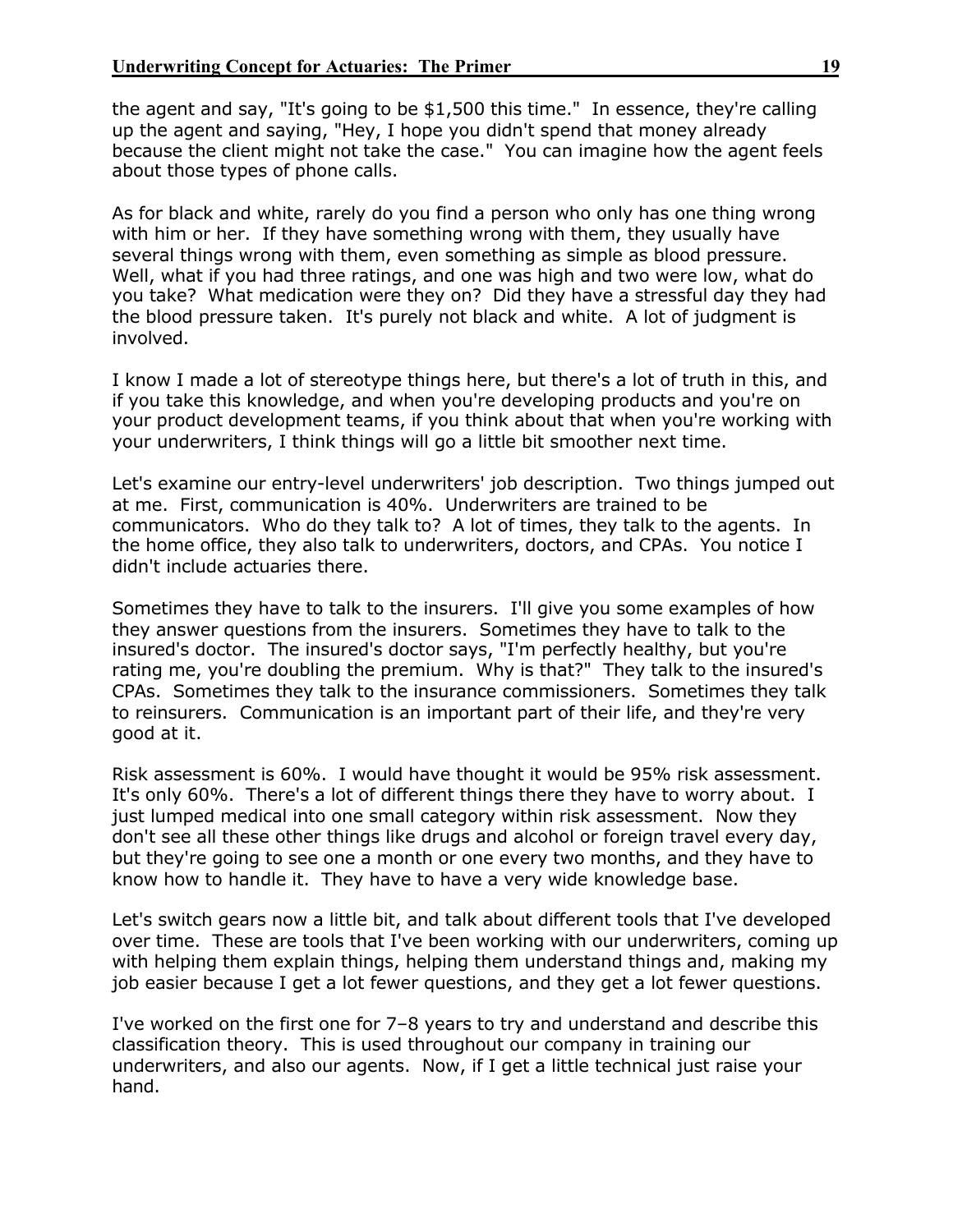Risk classification: you have a group of about 20 people. Sixteen of them are super-healthy. They have a mortality rate of about one. Three are just regular healthy, and one is unhealthy. They have a mortality rate of about five. So, what are you going to do when you have this group of 20 apply? Well, there's different ways you can handle it.

Let's look at an example. I won't use any names, but this is Northwestern Mutual. Basically, what we try and do is we put the 16 super-healthy people together and charge them \$1. The three regular healthy people are charged \$2, and the one unhealthy person is charged \$5. This looks great. Except, remember, the agent showed all these people that they'd only have to pay a dollar. You've got three unhappy people and one very unhappy person.

When I give this talk to the agents, they say, "Well, can't you just slide those three people in there and make them best class? What would that hurt? Nobody will notice." I say, "Sure, I can slide those three in there if you give me the name of 16 of your existing clients, I'll call them up and say, 'Will you pay more so that these three new guys get a great deal?'" I've never had an agent take me up on this.

This is one way to demonstrate how letting cases slide into your best class does eventually impact the pricing on everybody. I know everybody's company is going to be a little different, but the principals still apply.

Then you have the last case where you don't have any underwriter. You throw everybody in there. You've got 16 people who, if they're not informed consumers, may go ahead and pay the \$1.35. You got three people getting a good deal, and one guy getting a really good deal. But everybody knows what's going to happen. Eventually, the 16 healthy people are going to move onto better pastures, your rates are going to go up, and you have the classic mortality spiral.

Let's switch to the next tool. This is something that I discovered in a conversation with all levels of underwriters. From our beginning underwriters to 20-year veterans to the person who headed our underwriting department to the person who was the boss of that person to the number 10 person in our company, they said, "Okay, here's the situation. You've got a 40-year-old, they're applying for insurance. Fine. You find something a little wrong with their heart. You don't know what it is, but if you don't get any more clarification on it you probably will have to rate them."

You say, "Hey, let's do a treadmill. The treadmill will either say they're perfectly healthy, or there's something really wrong with them." The treadmill costs \$300. Everybody's shaking their heads so far.

Our underwriters say, "If it's a permanent case, then we've got a really big premium, we'll order the treadmill, no thoughts about it. If it's term insurance, term insurance, you know, the premium's only \$1,000. You're asking me to spend \$300? How can you make money on a \$1,000 term premium if I'm going to spend \$300 more on it?"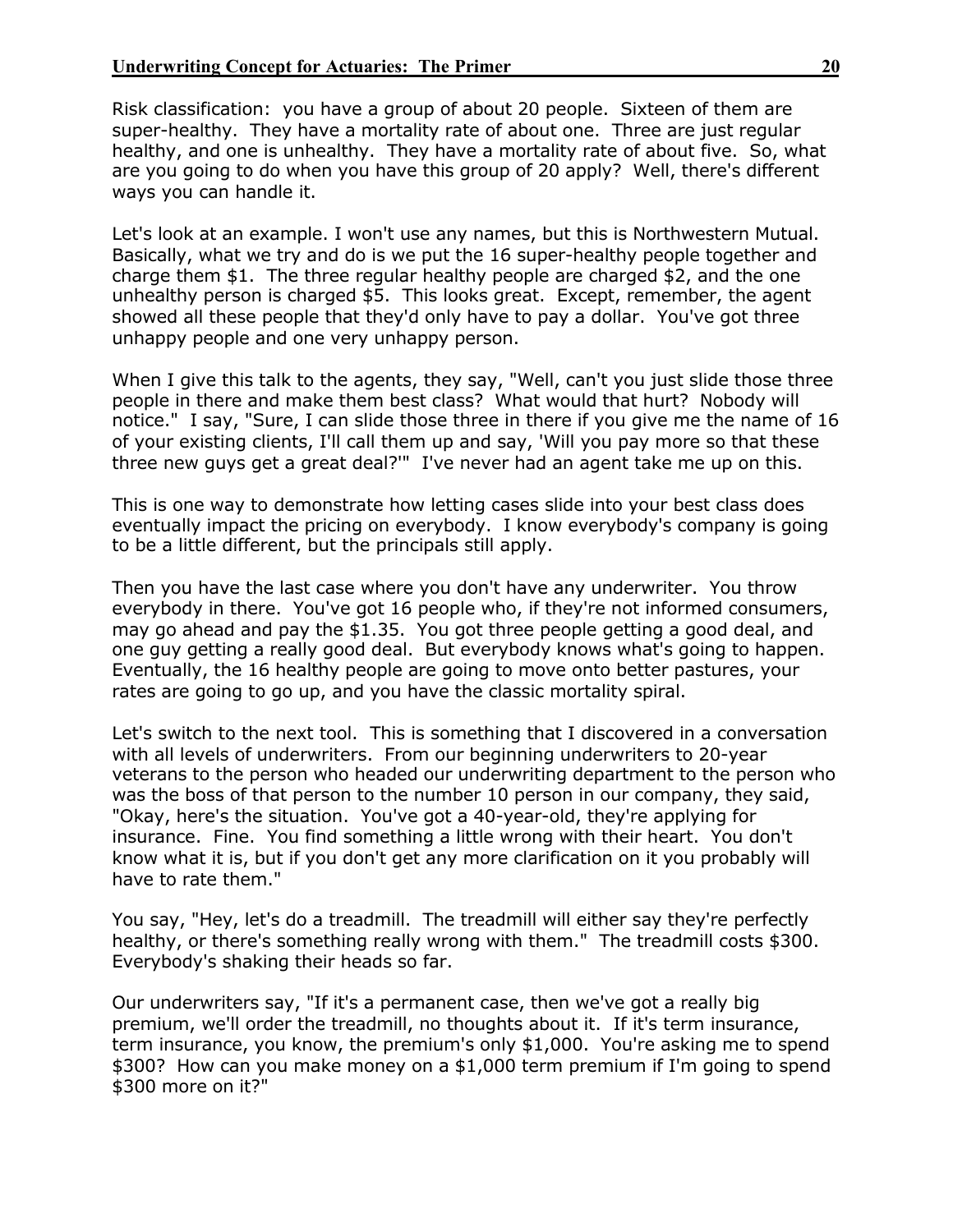Every time I talk about this with somebody you see the actuaries go, "How could you not do that? They're priced exactly the same? Where are you from?" The underwriters are saying, "I don't know what kind of magic you actuaries do, with \$300 extra, how can that \$1,000 support that?" It would be a worthwhile discussion talking to your underwriting department about actually how we price things, how we amortize things, how we spread it over a lot of people.

Life expectancies. Has anyone ever used life expectancies in their actuarial job? Really? You have? Other than explaining something to a non-actuary? I have never used them, but in explaining things, it's very powerful. For example, you have the 25-year-old who applied for insurance. He turned out not to be in our best class, so he has a life expectancy of 52 years. He's yelling and screaming. His doctor calls up and says, "Hey, this guy is perfectly healthy. Why are you charging him more?" What do we do? The underwriter whips out this table and says, "You're absolutely right. He's perfectly healthy. In fact, he's healthier than the average person off the street. He's going to live three years longer on the average than the average general population. It's just that to get our best rate, you have to live 56 years."

The other place this comes in handy, and I had this as a personal example, my father-in-law applied for insurance. He is a 50-year-old man. He's not the healthiest man in the world. We declined him. My mother-in-law called, in tears, "He's gonna die, he's gonna die! I don't look good in black, I don't have time to loose weight to fit in the black dress, when do I set up the funeral?"

I said, "Well, that's not exactly what's going to happen. All that means is on the average, we don't think he's going to live 17 years. He might live 16, he might live 15." She said, "Okay, fine." Hung up. It's useful in cases where you have to decline a case.

Let's go to the next example. Again, this is just our company, Northwestern Mutual, but the same principals will apply. With our term insurance, we have a big gap between our best class and our second-best class. An agent applies on a 35 year-old male, and has a premium of \$650. We find a few things wrong with this guy, so we stick him in our second-best class. The premium jumps 80% to \$1,180. These are real-life numbers. Agent is screaming. He said, "You just showed me that stupid chart that said the second-best class guy is better than the general population. Why do I have to pay 80% more?"

We came up with a one-page explanation. We showed them a mortality table.We said, "You take 1,000 males, age 35. You look at them over 10 years. We expect six to die in our best class. the death rate in our second-best class is 11. That's 80% higher mortality. It's not coincidence that the premium is 80% higher mortality. Oh, and by the way, your second-best class person, if you just look over a 10-year horizon, is more than twice as good as the average general population at 23 deaths."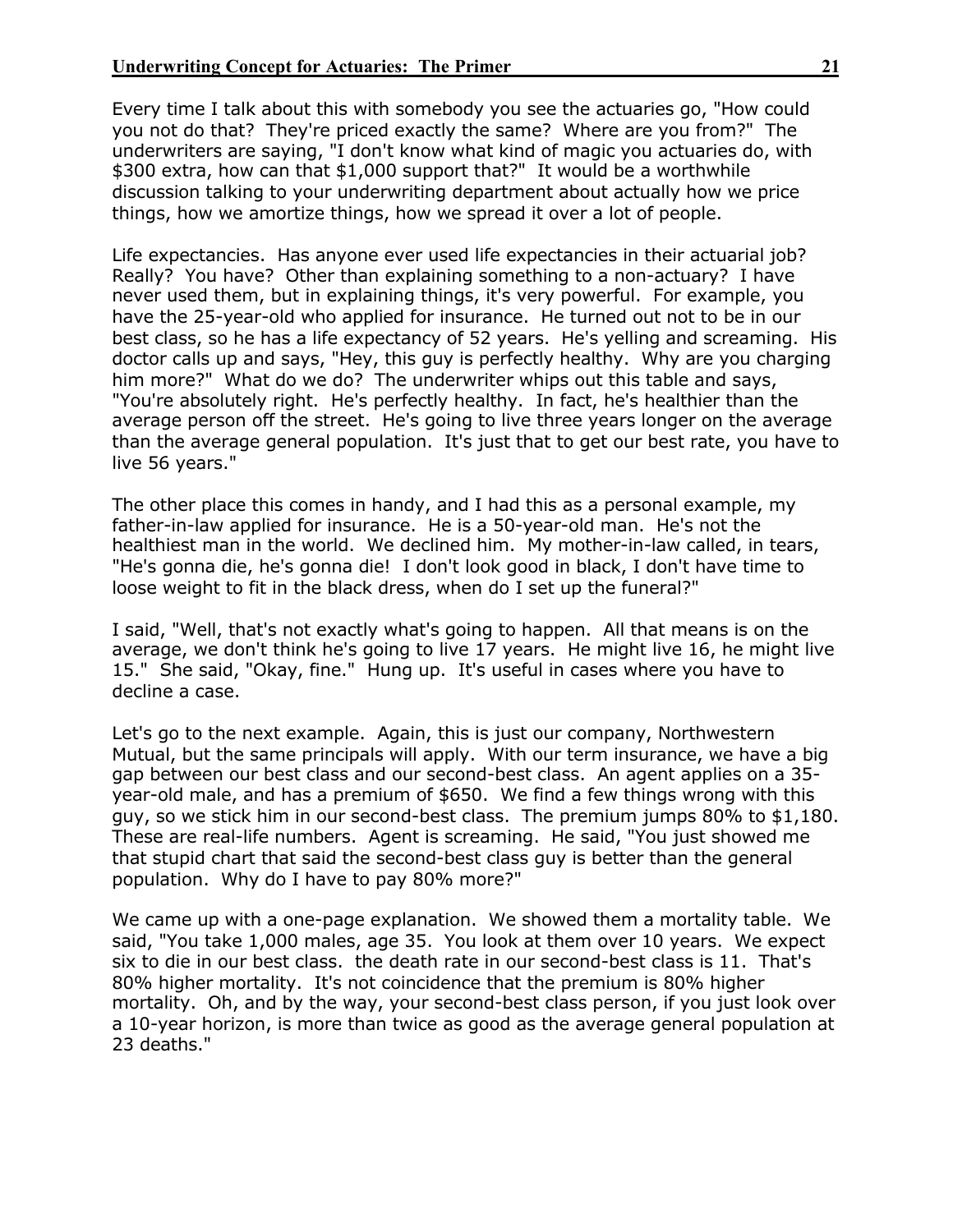Since we came up with this one-page thing, our mortality actuary got 10 phone calls from our agents. He faxed out this sheet. They didn't call back. He saved probably 5, 10 hours on the phone by giving this information.

There are just a couple other things that might be worthwhile talking with your underwriters about. They have a vast, broad knowledge that they have to gain on underwriting. They don't understand a lot about products. Giving them a little information about products will be very useful. Other than knowing that they need to have the NAIC basics in a few instances, they don't know anything about sales illustrations. On a particular case, a sales illustration will tell you how the agent sold the case. This will be helpful sometimes in underwriting.

Experience studies. If you ever have good mortality, schedule a meeting with your underwriters. Tell them, "Thank you, you are the reason for having good mortality." What they're hearing right now is the agents yelling at them for rating cases. If you tell them, give them a party, give them a pencil, and give them anything they'll remember that. Pat them on the back for good mortality, they'll remember that, and they'll say, "Wow, I want to have good mortality because that makes Jeff happy."

A little bit about pending regulation, NAIC things that impact them, and the competition. I just want to touch real briefly on a couple cases that I've actually worked on. Again, these are just examples. It just shows how general actuarial knowledge that we have can actually help in placing a case. The first one is product design. We have a regular whole-life product where you have whole-life, term insurance and then additions. You can mix it up and come up with any premium you want.

We had a case where a guy applied for one with a premium of \$200,000, we rated him, and the premium was more than \$250,000. He called the number-five guy in the company and said, "How can you charge this guy \$50,000 more?" I got the phone call, I re-mixed the policy, got the premium back to \$200,000. It cut the agent's commission a lot, but the agent couldn't complain that you couldn't sell that case anymore. It also had a little impact on the death-benefit pattern, and then the cash-value pattern. He said, "The client won't pay a dime more than \$200,000. We have an answer."

I was walking one day by one of our underwriters, and they were complaining about a case with the reinsurance. They said they called up the reinsurer, and said this person is applying for this, he has this health problem with this product, and here's his net-amount at-risk pattern. The reinsurance underwriter said, "Fine." Our underwriter went back to the agent, and said, "Oh, he wants to change to a different product and a different amount." The reinsurance underwriter said, "No, we only said this amount. We don't want to take any more risk."

By just looking at the illustration, I was able to draw the line and show that the netamount-at-risk patterns weren't that different. I faxed that off to the re-insurance underwriter, they took it to their actuary. The actuary said, "Well, that's obvious." Case closed.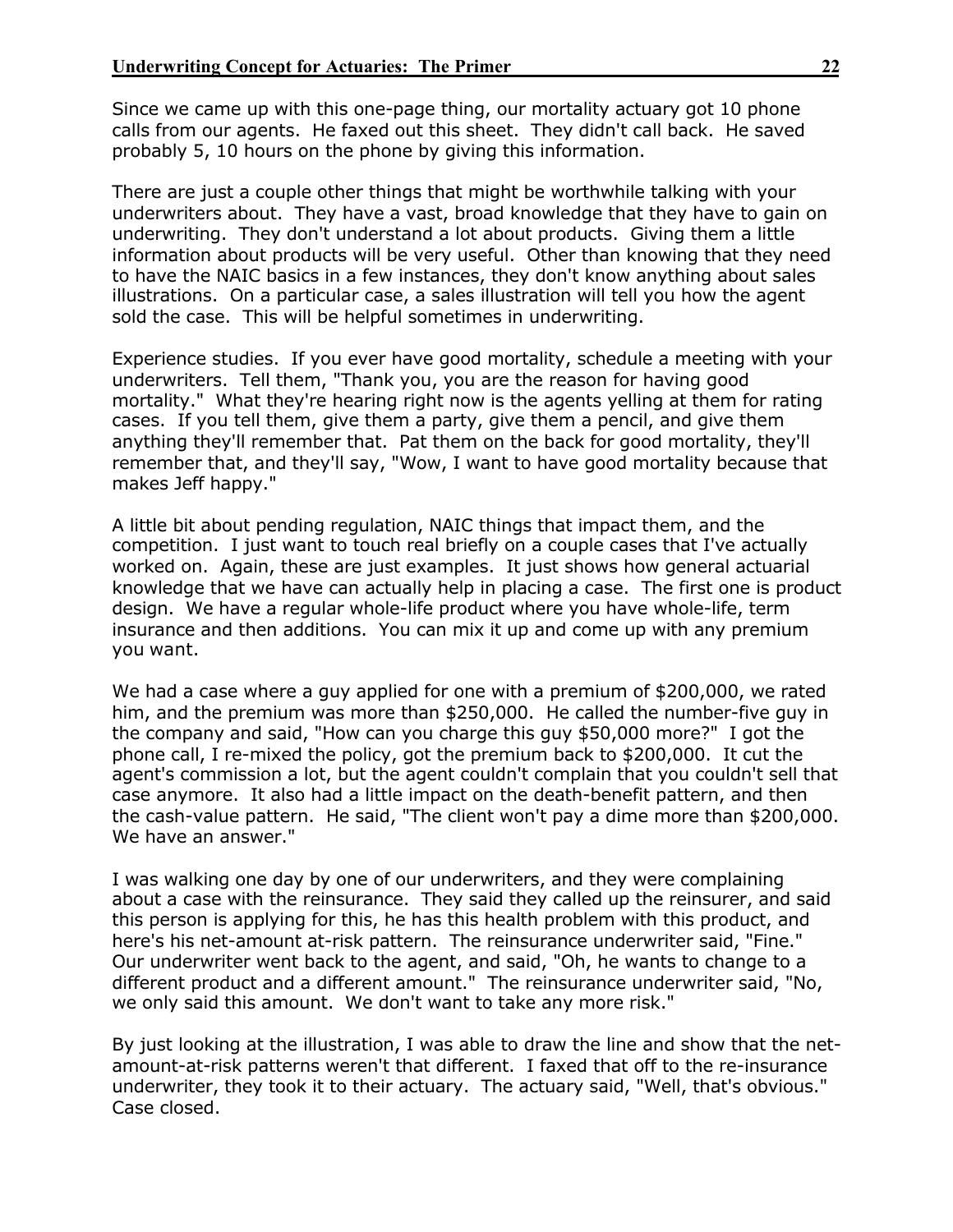Again, stuff we take for granted that they're so busy with everything else, that they don't have time to think about. Flat extras and class extras, there's ways to design those so that you actually come up different rating classes than you have today. For quantifying mortality loss, occasionally we have a case where some reason or another the client thinks that they're going to get our best-class rate, when actually we believe he should get the second-best class rate. But the client believes he's been communicated, he's been promised this. There's some legal risk there. There's some public relation risk.

Again, 99 times out of 100, the agent will say, "No, we have to stick with what we really believe the underwriting action is." But once or twice a year they have to say, "Let's look at all the circumstances and see what the ramifications are." Telling them how much the mortality loss is just one extra piece of information that helps them make a better decision.

Why does all this matter for you? Underwriters can really tell you what's going on with your company. A few years ago I was in charge of our tobacco rules. I thought everything was fine and dandy, had lunch with our underwriters, and they said, "You know, our rule only says cigarettes. If you come up with a positive test, and you say you smoke cigars, chew tobacco, or something like that, we give you non-smoker rates." I said, "Okay." They said, "Do you know how many 35-yearold female attorneys in the state of New York chew tobacco according to our records?" We changed the rule the next year.

They can also tell you what's going on with the field. What the field is interested in, what they're yelling about. What products they like, what products they don't. Underwriters spend 40% of their time communicating. They are great at it. If you give them the proper information, they'll convince people about it. It can save you a lot of time.

Last, the Casualty Actuarial Society did a survey, I think in 1999, of CEOs of insurance organizations. They said a lot of great things about actuaries. But they also said this: actuaries can team up well among themselves, but may not mix well with non-actuaries. There may be an arrogance of the profession. Actuaries tend to be arrogant and lack respect for some of the other disciplines such as underwriting and claims. They need to be able to learn from others and to respect contributions and expertise of others. These are CEOs talking.

All I hope to do is share a little bit of insight of how underwriters and actuaries work well together. I believe over the last 7–8 years, I've been able to improve some sales opportunities, improve our mortality overall, improve some of our service things, and save myself a lot of work.

**Mr. Robert A. Gabriel:** For healthy people there seemed to be a lot of different classes. Is that going away, and was there any science or was it all art to come up with those.